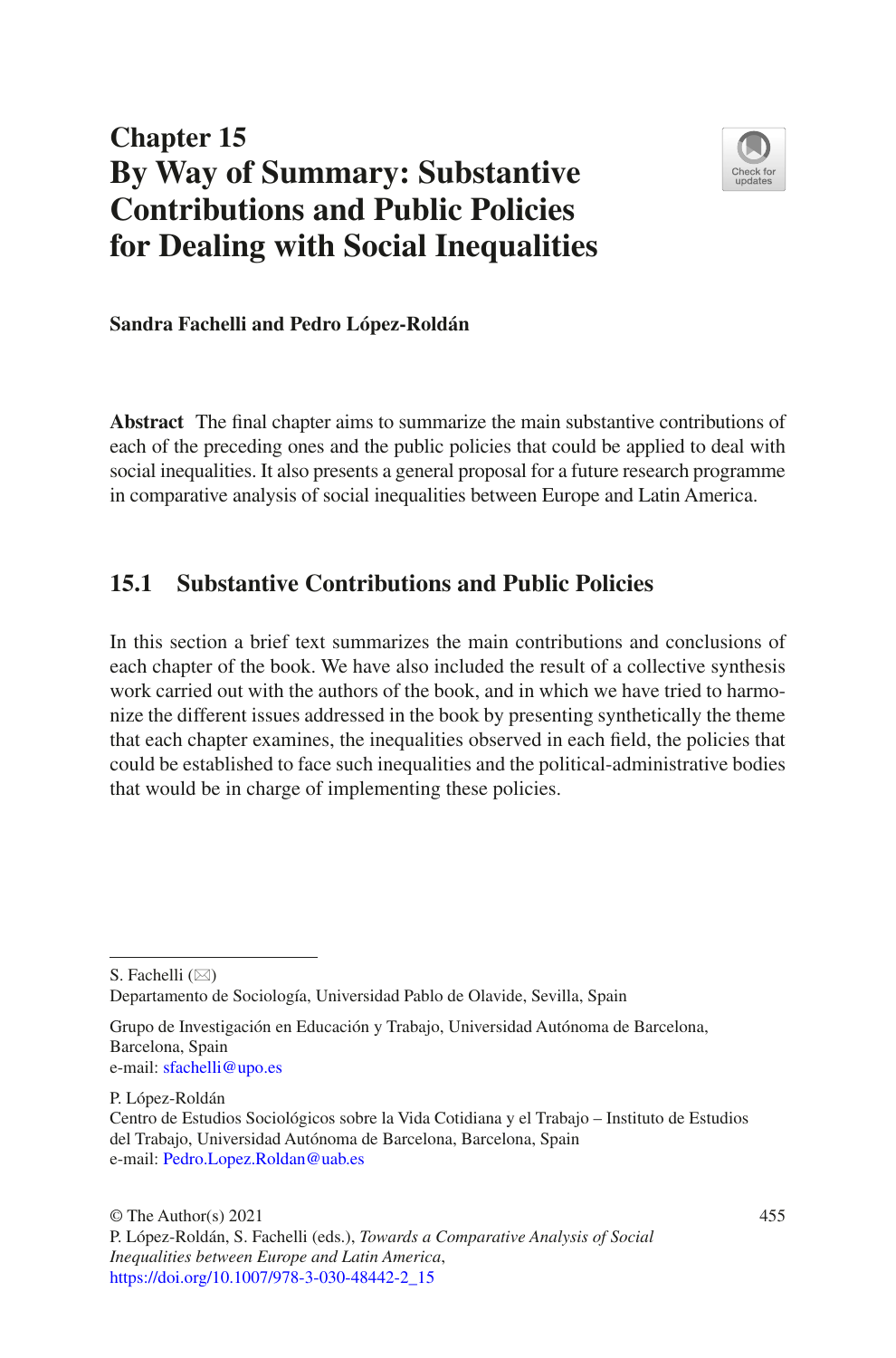# *15.1.1 About Social Models*

In the introduction to this book, Chap. [1](https://doi.org/10.1007/978-3-030-48442-2_1) presented the context of the INCASI project, aimed at creating and consolidating a network for the comparative analysis of social inequalities. It presented the general conceptualization of social inequalities and the Analytical Model of Social Inequalities and Trajectories (AMOSIT) that oriented the work of the network. From this general analysis model, the concept of a social model is highlighted as a global typological and structuring concept of multiple elements that characterize social inequalities in each European and Latin American country and the pre-distributive and post-distributive policies for dealing with them. This proposed classification formed the basis for the rest of the topics and studies covered in the book.

This conceptualization of social models identifies the institutional characteristics of labour market coordination that explain pre- and post-distribution inequality, providing a conceptual framework to facilitate the comparison of institutions and inequalities between the countries participating in the INCASI project. Relevant indicators are put in play to characterize four social models that correspond to four types of coordination of economies:

- 1. Uncoordinated informal economies, which have high levels of informality, intermediate levels of collective bargaining coverage, low social expenditure and low unemployment coverage. These include Argentina, Uruguay and Brazil. Corrective averages (post-distribution) are not very powerful and start from high levels of inequality.
- 2. Neo-corporatist coordinated economies, which have low rates of informality, the highest levels of collective bargaining and social spending coverage and the highest unemployment coverage. These include the countries of the Ghent System (Belgium, Sweden, Norway, Denmark and Finland) and the Germanic countries (Germany, Austria and the Netherlands). Corrective measures of inequality are observed in changes in the post-distribution Gini index, and these countries are the ones with the lowest inequality.
- 3. Uncoordinated economies, which are characterized by the decentralization of collective bargaining at company level and informal employment (widespread in Latin America). There is a sharply dualized segmentation of labour relations marking a clear difference between protected workers (insiders) and unprotected workers (outsiders), leading to low rates of unemployment protection, a medium level of informal employment and high levels of inequality. These include the United Kingdom, the United States and Chile. The corrective measures have effects but these are lower than in coordinated or semi-coordinated economies.
- 4. Semi-coordinated economies, which have collective bargaining systems that mix centralization at the sector level, semi-decentralization at the regional level and bargaining at the company level. In those countries, trade unions hold political influence and capacity for mobilization. These countries have a medium level of social expenditure, informal employment and unemployment protection. They include Spain, Italy, France, Greece, Portugal and Slovenia. Corrective measures manage to operate and reduce the post-distribution Gini but to a lesser extent than in coordinated economies.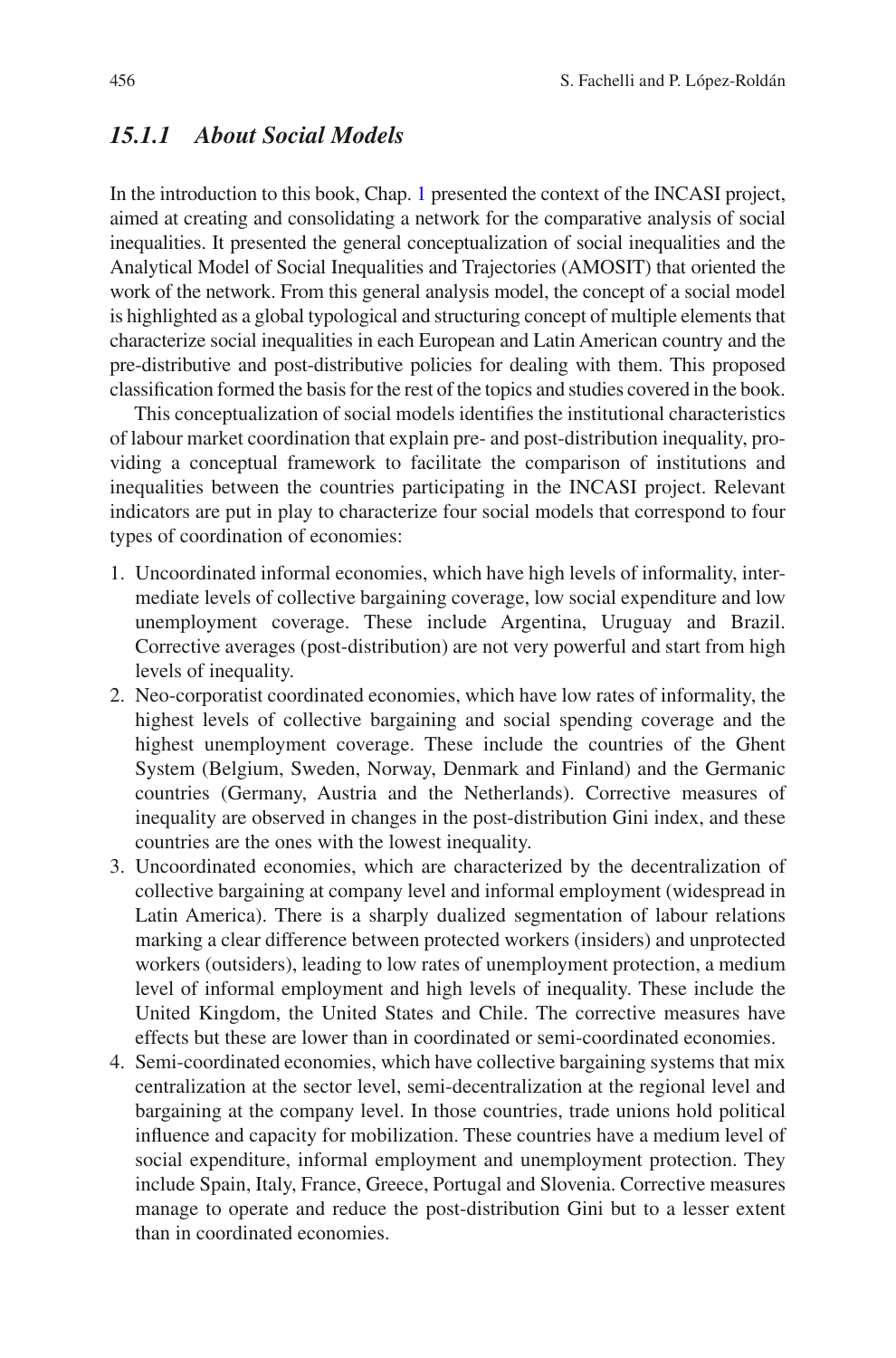This analysis shows a transformation of the State in Europe that leads to a deterioration of the social protection system, a change that is characterized by a socialization of risk indicative of a shift from the benefactor-protector paradigm to the active social state paradigm. In short, Europe is slowly approaching Latin America and is not on the right track. Therefore, the recommendations for both continents are the same: (1) a high coverage rate of collective bargaining helps to reduce inequalities; (2) the employment rate alone does not reduce inequalities, since jobs can be unstable, temporary, part-time, informal and poorly paid; and (3) extreme measures should be applied to lower the high rate of informal employment because it affects both pre- and post-distributive policies.

The following table shows some proposals for public policies aimed at dealing with inequalities in this area:

| <b>Phenomenon analysed</b>                                                                        |
|---------------------------------------------------------------------------------------------------|
| Pre-distribution institutions and post-distribution institutions                                  |
| <b>Inequalities observed</b>                                                                      |
| Income inequalities: pre-distribution Gini index, post-distribution Gini index, occupational rate |
| and informal employment.                                                                          |
| Most important policies for addressing these inequalities                                         |
| Re-orientation of state social policies to the benefactor-protector paradigm                      |
| Collective bargaining coverage                                                                    |
| Expenditure on social policies                                                                    |
| Unemployment protection rate                                                                      |
| Important bodies for carrying them out                                                            |
| State institutions                                                                                |
| Trade unions                                                                                      |
| Employers' associations                                                                           |
| Institutional arrangements for social dialogue: an advisory board for industrial relations        |
| Source: A. Martín-Artiles, E. Chávez-Molina and R. Semenza (Chap. 2)                              |

# *15.1.2 Labour and Educational Inequalities*

### **15.1.2.1 Segmented Labour Markets**

Analysing social inequalities in the labour market from a comparative perspective, the first general conclusion is that the stratification of countries' labour markets is structured according to two main factors: socio-economic development and employability. Countries can therefore be clustered into four types: less development with more or less employability; and more development with more or less employability.

A comparative analysis of labour market segmentation, in particular between Spain and Argentina, shows a common general pattern of structuring of their labour markets that typifies employment into four segments. In this typification, the two countries show great similarity in the percentage distribution and, above all, in the dominant profiles. In both cases, moreover, there is a correspondence between the structure of the labour market and the characteristics of the supply and demand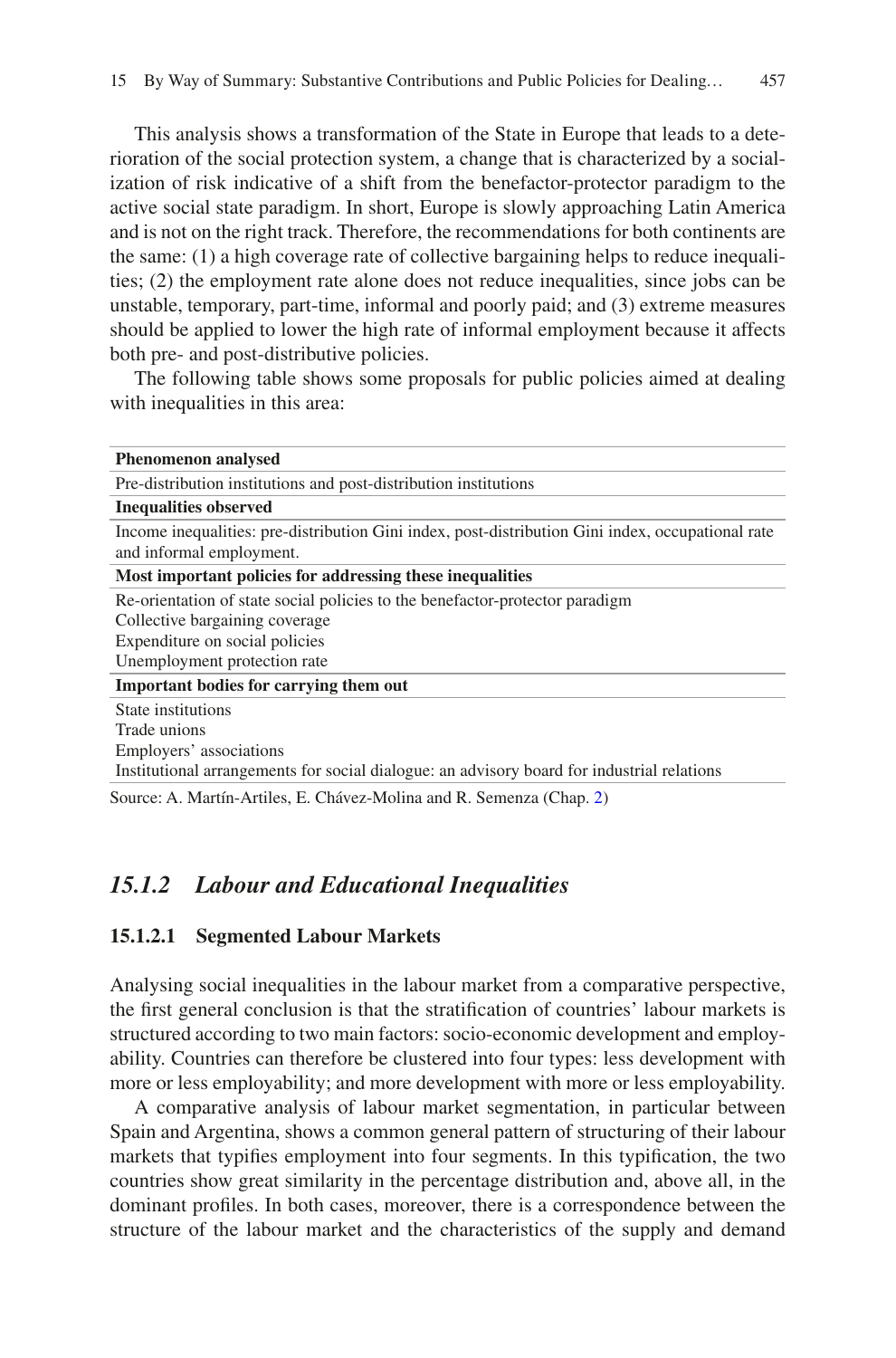sides of the labour force. It is important to note that in both Spain and Argentina the types of segmentation are the relative expression of the labour realities specific to each region, so the grouping reflects characteristics with very similar features despite the different contexts of development and social regulation. The occupational and educational structure differ, and informality is a very distinctive phenomenon in Argentina, but despite these different socio-productive contexts, the structuring of inequalities in the labour market shows many common elements in the factors of differentiation and types of employment. This result raises the question of the extent to which other countries of the two continents confirm, qualify or contradict this common pattern of segmentation, which can be clarified by future research.

The origin of unequal working conditions lies in the model of capitalism and the type of social organization in the division of productive and reproductive tasks. The similarities found between the two countries therefore transcend the particular stage of economic development and the structural model of the economy. Fiscal, economic and labour policies and social welfare models naturally play a decisive role in correcting and reducing inequalities, as shown in the previous chapter. The pressing reality requires major reforms to prevent and eradicate these extreme situations and to offer decent jobs with guarantees for independent social life without deprivation. Passive and active labour market policies should be designed to pursue this objective of improving the quality of work and mitigating the effects of segmentation. However, if the policies reproduce the employment model and the productive structure that encourages it, they will not be sufficient to change the direction and avoid underemployment of the more educated population. In the long term, in order to reverse the inefficient and unequal productive and occupational realities that persist over time in both countries, policymakers will have to design structural reforms in combination with other coordinated policies of public and private investment in the economic, social and employment sphere. For this change of direction, the solution must also include bargaining and agreements between the social partners.

The following table shows some proposals for public policies aimed at dealing with inequalities in this area:

| <b>Phenomenon analysed</b>                                                                                                                                                                                                                                                                                                                                                                                                                       |
|--------------------------------------------------------------------------------------------------------------------------------------------------------------------------------------------------------------------------------------------------------------------------------------------------------------------------------------------------------------------------------------------------------------------------------------------------|
| Inequalities in a segmented labour market                                                                                                                                                                                                                                                                                                                                                                                                        |
| <b>Inequalities observed</b>                                                                                                                                                                                                                                                                                                                                                                                                                     |
| The general objective is to reduce the segmentation of the labour market in order to favour<br>stabilization and reduce or eliminate work trajectories of inactivity, unemployment and job<br>insecurity, thus reducing the gap between the primary and secondary segments of the labour<br>market (Eurofund 2019) and generalizing decent work (ILO 1999), also the objective of the<br>United Nations 2030 Agenda for Sustainable Development. |
| .                                                                                                                                                                                                                                                                                                                                                                                                                                                |

**Most important policies for addressing these inequalities**

(continued)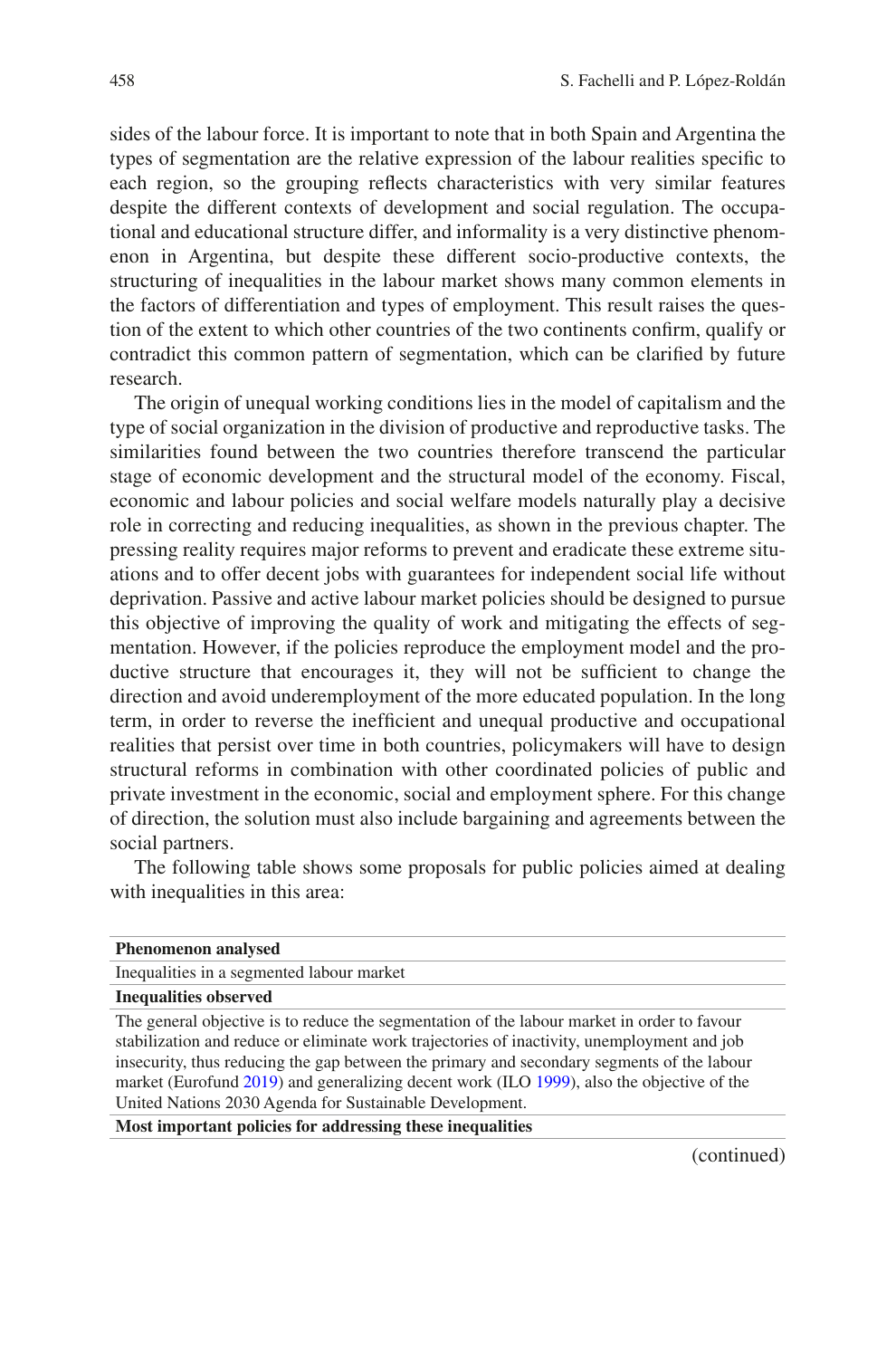(a) Active employment policies aimed at the most vulnerable groups (youth, women, immigrants, people without training and with limited resources) to promote the acquisition of the skills necessary for employability with the best possible conditions. These policies should be accompanied from the demand side by incentives towards employers to hire and stabilize people with these vulnerability profiles.

(b) In particular, in relation to the qualification needs of the workforce, training policies for employment should be aimed at training the population, especially the most vulnerable people with low educational levels, to help them adapt to technological changes and labour demand through lifelong learning programmes. Vocational training should be aimed at improving the employability of a large number of workers.

(c) From the point of view of labour market regulation, limits should be placed on regulatory policies that favour the use of contractual flexibility as a business strategy of cost reduction and precarious employment, especially in low-productivity sectors, taking into account multi-layer subcontracting in particular.

(d) The unequal conditions of employment generated by labour segmentation require compensatory policies in relation to the low individual and family income with which the secondary segment is associated. To this end, the establishment of an appropriate minimum salary would attenuate wage inequalities generated by labour segmentation.

(e) The implementation of policies aimed at progressively changing the patriarchal and androcentric model of social life is a sine qua non condition for reducing equalities in the labour market. The equalization of men and women in the labour and non-labour sphere must be fostered through the reduction of wage gaps, work-life balance, incentives, positive discrimination policies, provision of services to families, time use policies, etc.

(f) Finally, there is a need for a long-term active industrial policy aimed at reorienting the productive structure towards the sectors with greatest productivity and added value, as well as financial policies that help sustain these changes.

**Important bodies for carrying them out**

It is important to promote social dialogue and reach agreements with the social agents and representatives of civil society to achieve commitments to structural changes maintained over time regardless of the ups and downs of electoral and economic cycles. These policies should be adapted to each socio-economic context to take into account the particularities of supply and demand factors that affect the segmentation of the labour market.

Source: P. López-Roldán, R. Semenza and A. Salvia (Chap. [3\)](https://doi.org/10.1007/978-3-030-48442-2_3)

# **15.1.2.2 Inequalities in Compared Educational Systems**

A comparison of three countries with very different social and educational situations serves to illustrate common and diverse dynamics in educational systems. Finland has a long tradition in providing public education, an advanced economy and an education system that has been taken as a worldwide reference after the standardized PISA evaluations. Spain has greater economic backwardness, and although its economy has grown rapidly in the last few decades, it was seriously affected by the economic crisis of 2008. Brazil has an economy that is growing strongly but it started from very low levels and is subject to great regional dispersion, to the point that it is like a small continent. Its education system did not reach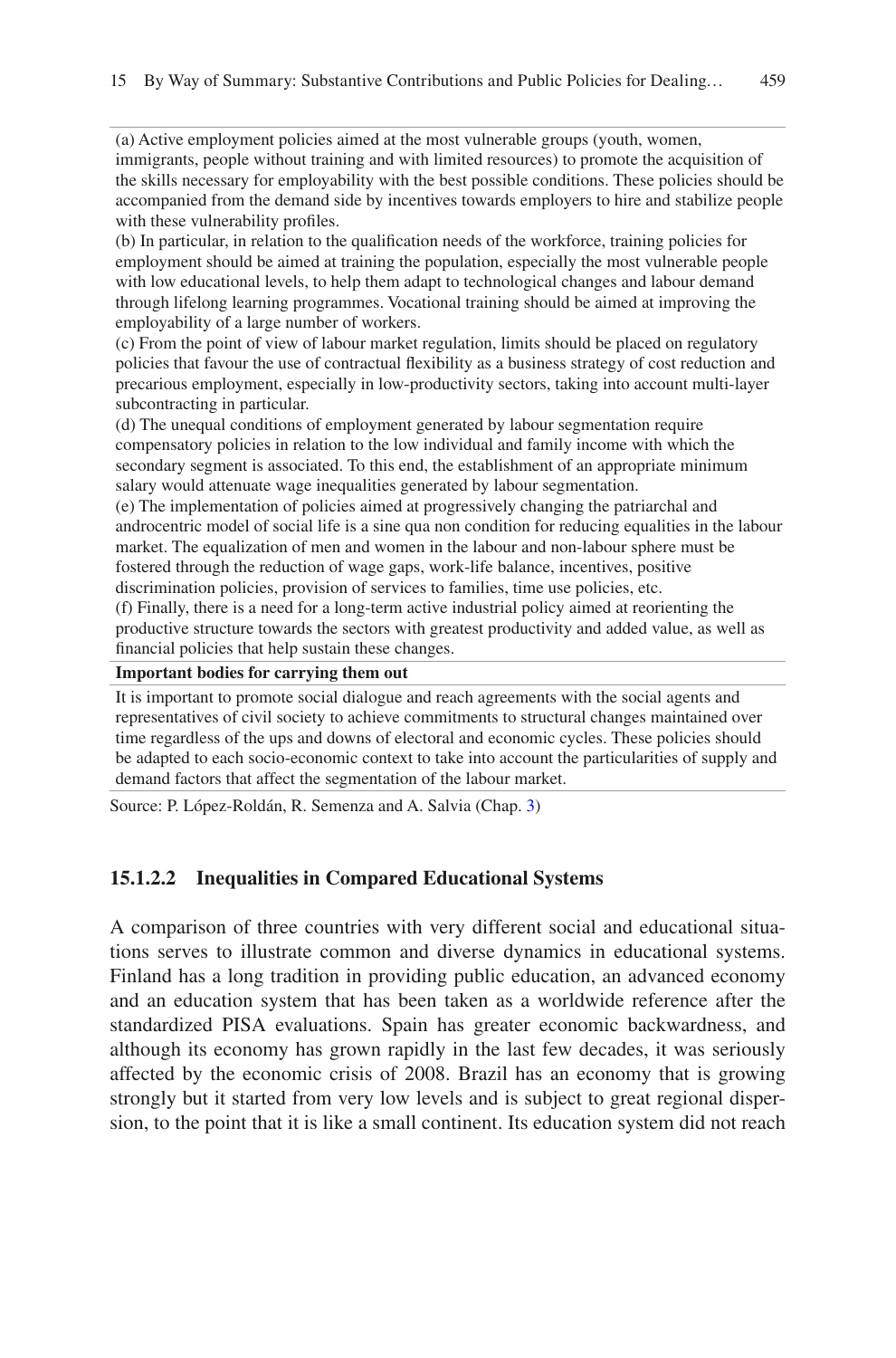broad sections of the population until relatively recently, and it still has many problems in reaching all social strata and in equality.

Despite the great differences, there are a number of common elements in the three countries. First, a discourse that values education and is guided by the theories of human capital prevails in all three countries; this discourse counteracts, to a greater or lesser degree, a discourse that sees education as a source of citizenship. Second, there is an ambition towards equity in education, although in different ways, e.g. by promoting public education with greater intervention by the State, regulating private schools with public funds and guaranteeing access quotas for students from the most disadvantaged sectors. Third, all three countries have witnessed an education expansion, an increase in female students at all levels of education, and social mobility. However, educational trends and debates in the countries take different forms because of their different historical, economic and social backgrounds and situations.

The global perspective of the three countries also serves to observe the level of discussion and variation in the consensus about the education system over time. Brazil represents an initial phase, with some setbacks which have already been overcome in Spain. Finland stands as an extreme case of an example to follow to reach the maximum education levels. However, it also demonstrates that the conquests and wide consensus attained by citizens can also be destabilized by educational reforms that introduce individualized principles instead of continuing to underscore criteria of collective equality.

Finally, global trends such as educational expansion, feminization of education and a market-oriented, neoliberal discourse in education policies are observed. How these trends are manifested in different societies varies because of their particular social, economic and cultural histories and circumstances. An analysis of statistics and policies reveals certain similarities and differences, but understanding them, the reasons for them and their effects and impacts on each society would require thorough qualitative case-oriented comparisons of the education systems and inequalities in education in their proper historical, spatial and societal frameworks.

The following table shows some proposals for public policies aimed at dealing with inequalities in this area:

| <b>Phenomenon analysed</b>                                                   |
|------------------------------------------------------------------------------|
| Education in Finland, Spain and Brazil                                       |
| <b>Inequalities observed</b>                                                 |
| Inequalities in educational systems: primary, secondary and higher education |
| Most important policies for addressing these inequalities                    |

(continued)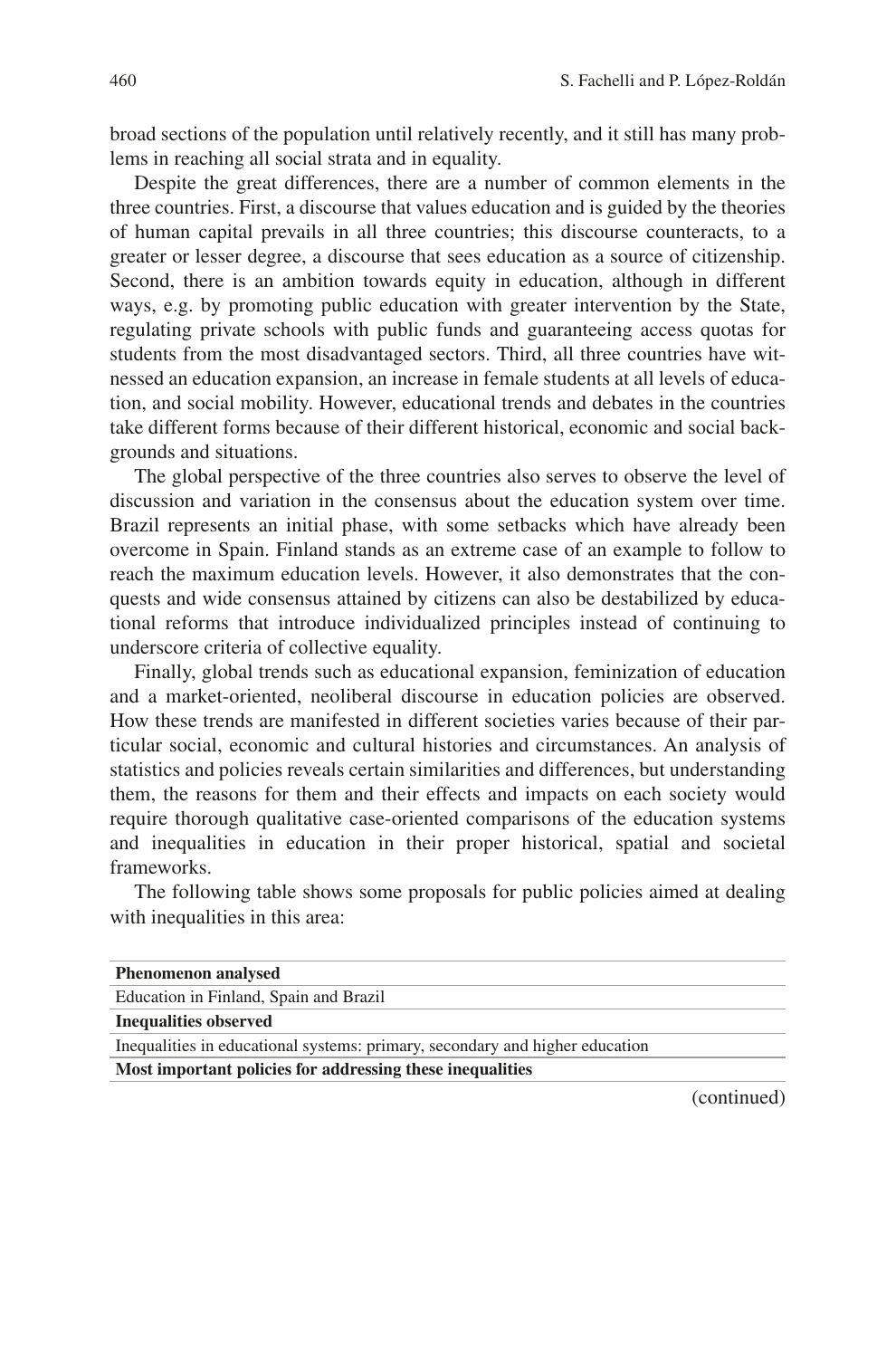Recommendations for Finland:

– To revive education and science by stopping budget cuts and increasing basic funding.

– To move from stop-and-go policies to longer-term development of schemes of education.

– To steer and plan education policies in close collaboration and dialogue with educational

experts, researchers and business/industry.

 – To restore the cultural value of education in education policies. Recently, education has been seen mainly from an instrumental point of view, leading to a narrowing of skills, competences and general knowledge.

Recommendations for Spain:

 – To invest more in early childhood education, a non-mandatory stage that is subject to the economic solvency of families and therefore not available to everyone.

 – To reverse the increased fees of university education, which have hindered access to higher education of young people from lower classes.

 – To establish measures to prevent school segregation in urban contexts of high segregation, in line with the recent pact against school segregation in Catalonia promoted by the Catalan ombudsman.

 – To diversify the curriculum in secondary school to address the unequal learning and life situations of adolescents, with the precaution of not defining stigmatized pathways and ones of little academic and social value.

Recommendations for Brazil:

 – To improve early childhood education: smaller schools, greater management autonomy, supplies and educational support for teachers, an enriched artistic curriculum and sports activities.

 – To offer all children cultural experiences, which involves guaranteeing the working conditions (supplies and didactic support) of the teachers in order to enrich the humanities curriculum (geography, history, languages, literature and the arts). These contents are instruments of expression and the basis for the teaching of logic and mathematics.

 – To offer a scholarship policy at the secondary level to combat dropping out of children from lower social levels.

 – To reduce differences between educational institutions, particularly secondary schools, which have a direct impact on university access.

 – To create and improve compensation policies both during the school year and during part of the holiday period.

**Important bodies for carrying them out**

Ministry of education and local education administrations.

Source: J. S. Martínez García, E. Oinonen, R. Merino and G. Peroza (Chap. [4\)](https://doi.org/10.1007/978-3-030-48442-2_4)

# **15.1.2.3 Sociocultural Changes of the Digital Revolution**

This chapter summarizes how the economy is likely to evolve in the field of employment, skills and everyday life in the INCASI project countries. First, the indicators on the risk of job loss or job insecurity show that bad jobs (underemployment and informal employment) are dominant in many countries with and without digitalization, but mainly without it in Latin American countries. Second, the risk of job losses in more routine tasks (leading to unemployment and, in part, to underemployment) is high in all Latin American countries and in Spain and Italy, probably because of their productive structure and their subordinate position in globalization, which increases the risk of routinization. Poor employment and unemployment lead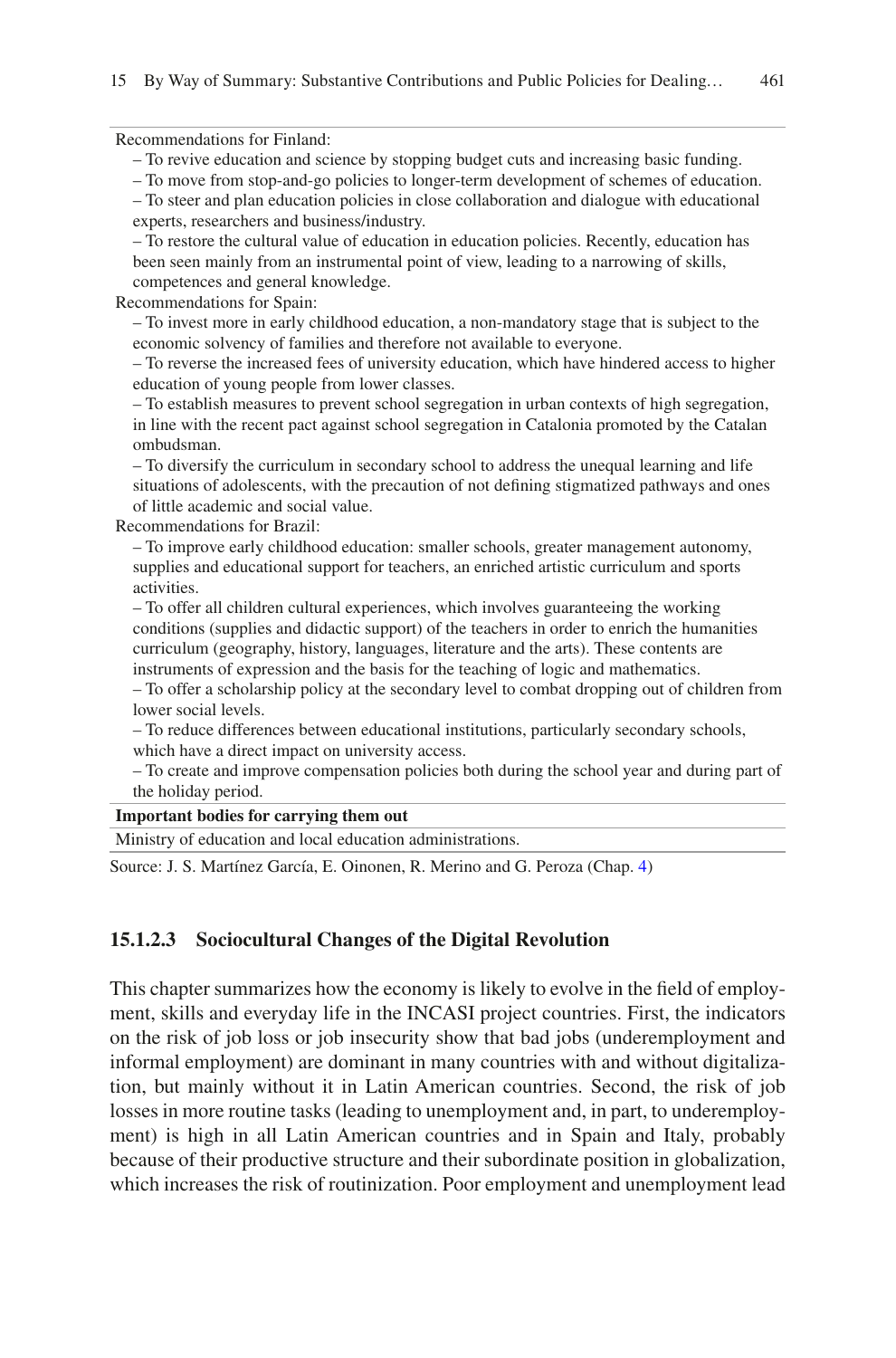to low wage costs, hence a lower risk of effective robotization, especially in manufacturing, and particularly in the automotive sector, which accounts for a small share of jobs in most countries. Employment in the information and communication technologies sector is often a strong indicator of improved employment for countries where the digital economy is advancing. Bad jobs and unemployment will remain real threats, even if they are curbed by robotization.

In the field of education and training, the importance of having the highest level of education to deal with advances in digital technologies must be stressed. There is a growing time lag between labour supply and demand: people's times and the times of change in jobs. The differences between countries are considerable, not only between the two groups analysed but also within each group. Lifelong learning will undoubtedly become more and more important in the coming years because of the transformation of employment. The relationship between education and work that this time lag entails requires a new concept of schooling and training and, consequently, a change in the functions and organization of the institutions that offer them. The main changes are (a) conceiving education as a lifelong process and (b) focusing initial education (learning during childhood and youth) on laying the foundations and irreversibly providing the tools to make lifelong education viable for all. Schooling and training must be conceived as a process that will continue throughout life. This will be a complex process involving non-linear school and training experiences that will flexibly combine schooling, training and work experience. The conclusions highlight that the digital economy is being shaped in today's society, occupying an increasingly hegemonic space in the activities and organization of companies, jobs and daily lives. It will not advance at the same pace in all countries and will not embrace the whole of society. Comparisons between countries therefore make sense, as there are differences between men and women, between companies of different sizes, between education systems and others. Digital technologies develop in a particular social context, so interests, strategies, the associative fabric and the cultural, social and political traditions will play a role in their evolution. All these possible determinants of the advancement of digital technologies and their consequences for the everyday lives citizens are grouped into the notion of policies (standards, public funding, government actions and strategies of social actors) and the role of formal and informal education.

Related to everyday life, the increase in the use of the internet, smartphones and social networks (or rather, digital networks as this chapter calls them) is leading to important changes in communications, social relations, leisure, shopping habits, etc., which have shown a dramatic leap in all countries since 2005. The data show that the consumption or adoption of these digital technologies was consolidated at the beginning of this decade through a disruptive dynamics of convergence of these three technologies, which began to be used by individuals and households on a large scale and spread rapidly in all the countries analysed. This profound social change brought about by digital technological transformations all over the world, and particularly in the ten countries, has led to a socio-technological change arising from the massive individual use (consumption) of the three technologies: the internet, smartphones and social networks.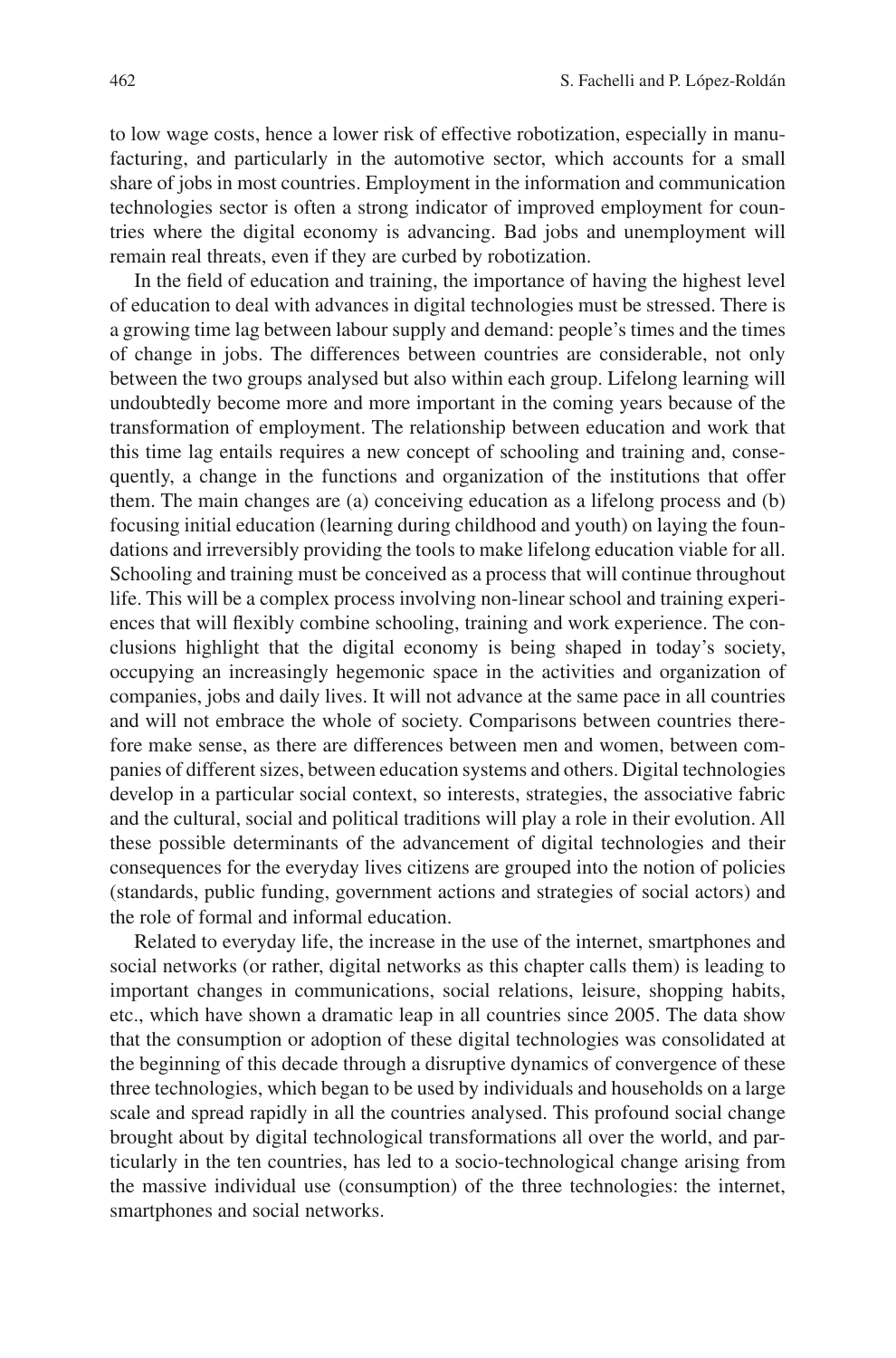The following table shows some proposals for public policies aimed at dealing with inequalities in this area:

| <b>Phenomenon analysed</b>                                                                                 |
|------------------------------------------------------------------------------------------------------------|
| Technological innovation and the digital economy.                                                          |
| <b>Inequalities observed</b>                                                                               |
| The digital gap in daily lives                                                                             |
| The labour market gap and robotization                                                                     |
| Educational systems not adapted to new needs                                                               |
| Differences in access to services and consumption                                                          |
| The impact of the fourth revolution in general                                                             |
| The gender gap in technology                                                                               |
| Most important policies for addressing these inequalities                                                  |
| Improvement of employment conditions in the digital economy.                                               |
| Modernization of the productive structure to face technological change.                                    |
| Investment in R&D.                                                                                         |
| A shift of the energy model towards renewable energy (to face the major challenge, the climate<br>crisis). |
| New regulations (in employment, in taxation and to support those who cannot find                           |
| employment).                                                                                               |
| New training tools.                                                                                        |
| A new type of lifelong education.                                                                          |
| Regional balance in digitalization.                                                                        |
| Guaranteed privacy and protection of citizens' data.                                                       |
| Important bodies for carrying them out                                                                     |
| Governments in collaboration with different sectors of the economy.                                        |
| $\mathcal{C}_{\text{current}}$ $\mathcal{D}$ Months I Done and D Dantes (Chan $\mathcal{L}$ )              |

Source: F. Miguélez, J. Planas and P. Benítez (Chap. [5](https://doi.org/10.1007/978-3-030-48442-2_5))

# *15.1.3 Social Stratification and Mobility*

### **15.1.3.1 Measuring Social Stratification**

A comparison of social stratification in three Latin American countries (Argentina, Chile and Uruguay) and four European countries (Finland, France, Spain, Great Britain) is used to explore external and internal borders of social classes and the challenges posed by their analysis for sociology. Following the thesis of Treiman, who states that employment follows the same order in all societies, the analysis sought to determine how similar the social classes in Europe and Latin America are.

The classification of Erikson, Goldthorpe and Portacarrero provides a good picture of the class structure in different countries. The first conclusion to be drawn is that despite different historical trajectories, welfare regimes and development levels, the structure of social classes is very similar. However, differences can also be seen. In advanced economies a large proportion of the population are in the service class. Since the living conditions of this class are much better than those of the other social classes, a large section of the population of these societies has high standards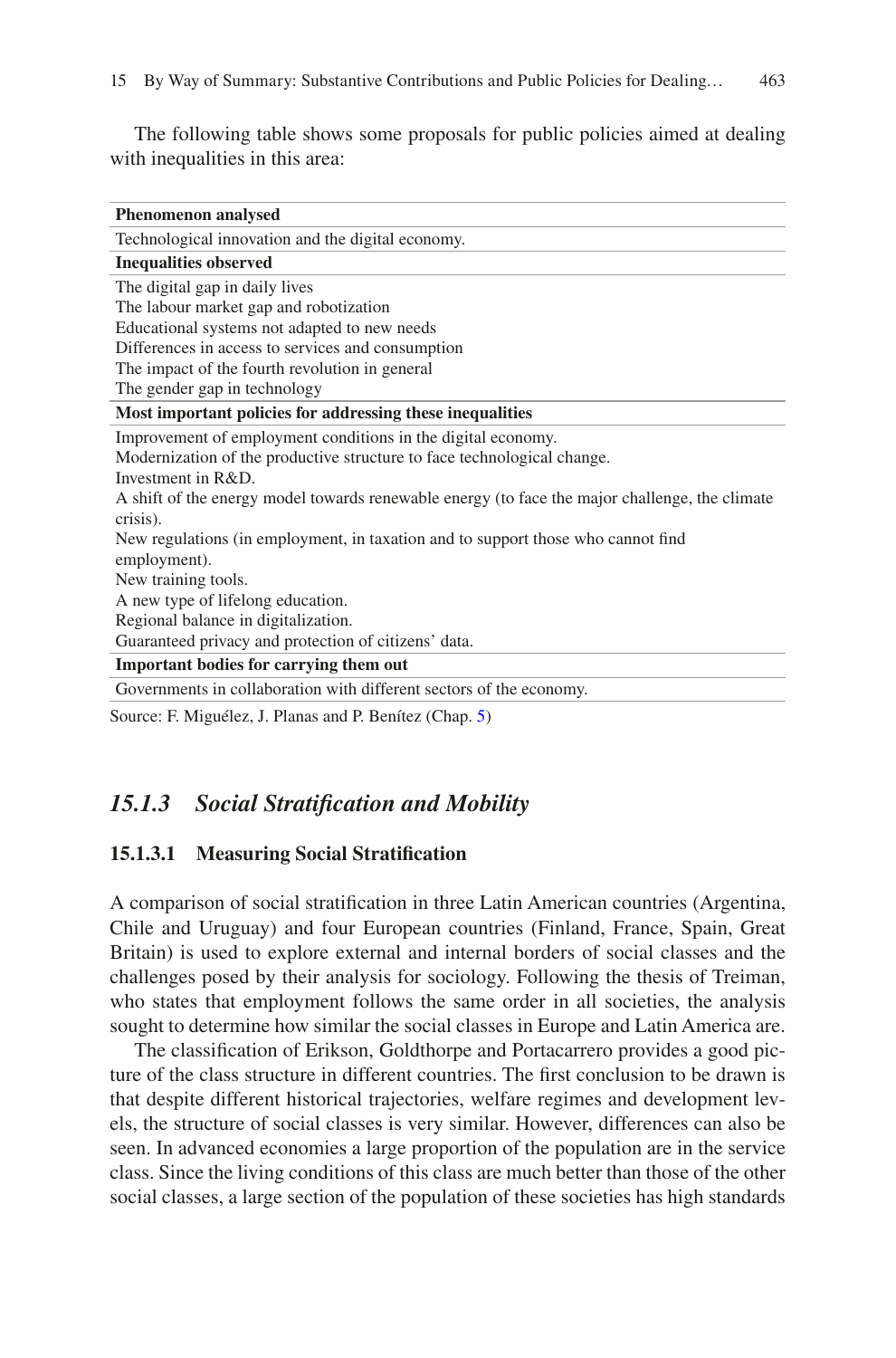of living. Likewise, there is a larger agricultural population in Latin American countries, and two countries that underwent late industrialization, Finland and Spain, still have a large agricultural sector. Segregation according to gender is also widespread.

The second conclusion refers to the education level attained by the different social classes. Educational growth has been more intense in Europe and has reached a higher number of social classes. It has also been attained particularly by women in Latin America. The third conclusion is that there are some divergent points in the employment conditions of the social classes between Europe and Latin America. The working conditions of Latin American countries are worse than those of their European counterparts, including those in Southern Europe. On a scale from more industrialized to less industrialized economies, fewer social classes reach adequate work conditions and decent life opportunities.

Finally, different numbers of classes also indicate different levels of inequality. Europe's citizens form part of three large groups, while Latin America has greater stratification between its classes. In general, the role of the State does not appear to modify the social class structure in the societies analysed, which are characterized by a market economy and nuclear families. However, according to the level of development, a larger proportion of the population seems to have better social opportunities.

The following table shows some proposals for public policies aimed at dealing with inequalities in this area:

| <b>Phenomenon analysed</b>                                                                                                                                                                                                       |
|----------------------------------------------------------------------------------------------------------------------------------------------------------------------------------------------------------------------------------|
| This chapter compares social stratification in three Latin American countries (Argentina, Chile<br>and Uruguay) and four European countries (Finland, France, Great Britain and Spain).                                          |
| <b>Inequalities observed</b>                                                                                                                                                                                                     |
| Greater differences between social classes in terms of education, income and other goods and<br>services.                                                                                                                        |
| Most important policies for addressing these inequalities                                                                                                                                                                        |
| Educational expansion in order to increase skills for work<br>Lifelong learning inside and outside the workplace<br>Compensatory policies for women<br>Work-life balance policies<br>Compensatory policies for low-class workers |
| Important bodies for carrying them out                                                                                                                                                                                           |
| The ministries responsible for employment                                                                                                                                                                                        |

Source: E. Barozet, M. Boado, I. Marqués-Perales (Chap. [6\)](https://doi.org/10.1007/978-3-030-48442-2_6)

# **15.1.3.2 Comparative Social Mobility**

The relationship between social origin and class destination in the ten countries of the INCASI network was analysed in order to find a relationship between the level of development and social mobility.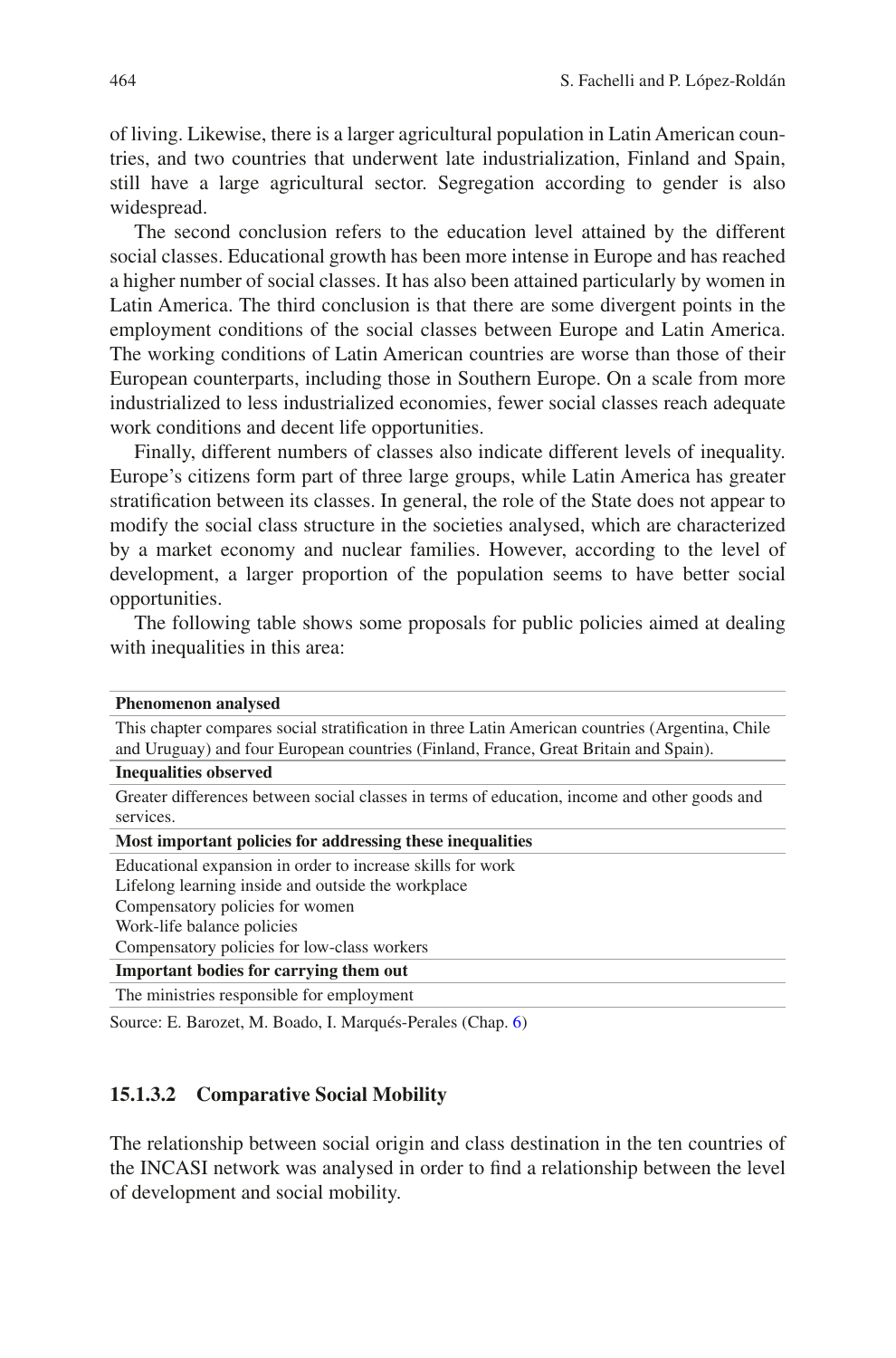The conclusions regarding absolute mobility are that structural change has been very great in both Latin American and European countries. There is greater similarity in the class movement in Europe, whereas the changes are more abrupt in Latin America. There are two different stages of industrialization according to Ishida and Miwa, which can be summed up as high rates of deruralization in late-industrialized countries and a more marked process of deindustrialization in European countries. The growth of the service class shows the accentuation of the post-industrial stage in Europe; this phenomenon is also observed in all Latin American countries but to a lesser extent and with greater differences between countries. Considering absolute social mobility in a more compact way, by collapsing the seven classes of the social class scheme of Erikson, Goldthorpe and Portocarrero to four macro-classes, reveals the importance of immobility because it indicates the strength or inertia of social reproduction. Women are the most upwardly mobile (43.6%), whereas close to 17% of the general population suffered downward mobility.

The results for relative mobility confirm that European countries are more fluid than Latin American countries. When differences between classes within each country are studied without taking them comparatively, a common hierarchical order is observed that shows the agricultural classes at one end and the service classes at the other end, indicating the polarization between classes, and various intermediate situations according to the particularities of each country. Men in Brazil and Chile and women in Mexico and Chile show the greatest relative inequalities. On the other hand, men in Italy, Spain and Great Britain and women in France, Great Britain and Finland show the lowest inequalities.

When all countries were placed in relation to each other, a comparative relative inequality measure between classes and between countries was obtained. The results show that relative mobility between classes is much less frequent in Latin American than in European countries. In particular, in Brazil, Chile and Argentina the mobility barriers are very high for men and even higher for women compared with the other countries.

A separate analysis of class inheritance corroborated a pattern of uniform behaviour in all countries, revealing the class of small farm owners to be the most reproductive in all countries. The class that contributed least to reproduction was the lowest one, that of agricultural labourers.

Finally, the analysis provides evidences, that "the later and faster the industrial development, the higher the social inequality and the lower the social fluidity", in line with the hypothesis of Ishida and Miwa. The most important result was that the measure of social inequality is purely sociological, based on socio-occupational indicators.

The following table shows some proposals for public policies aimed at dealing with inequalities in this area: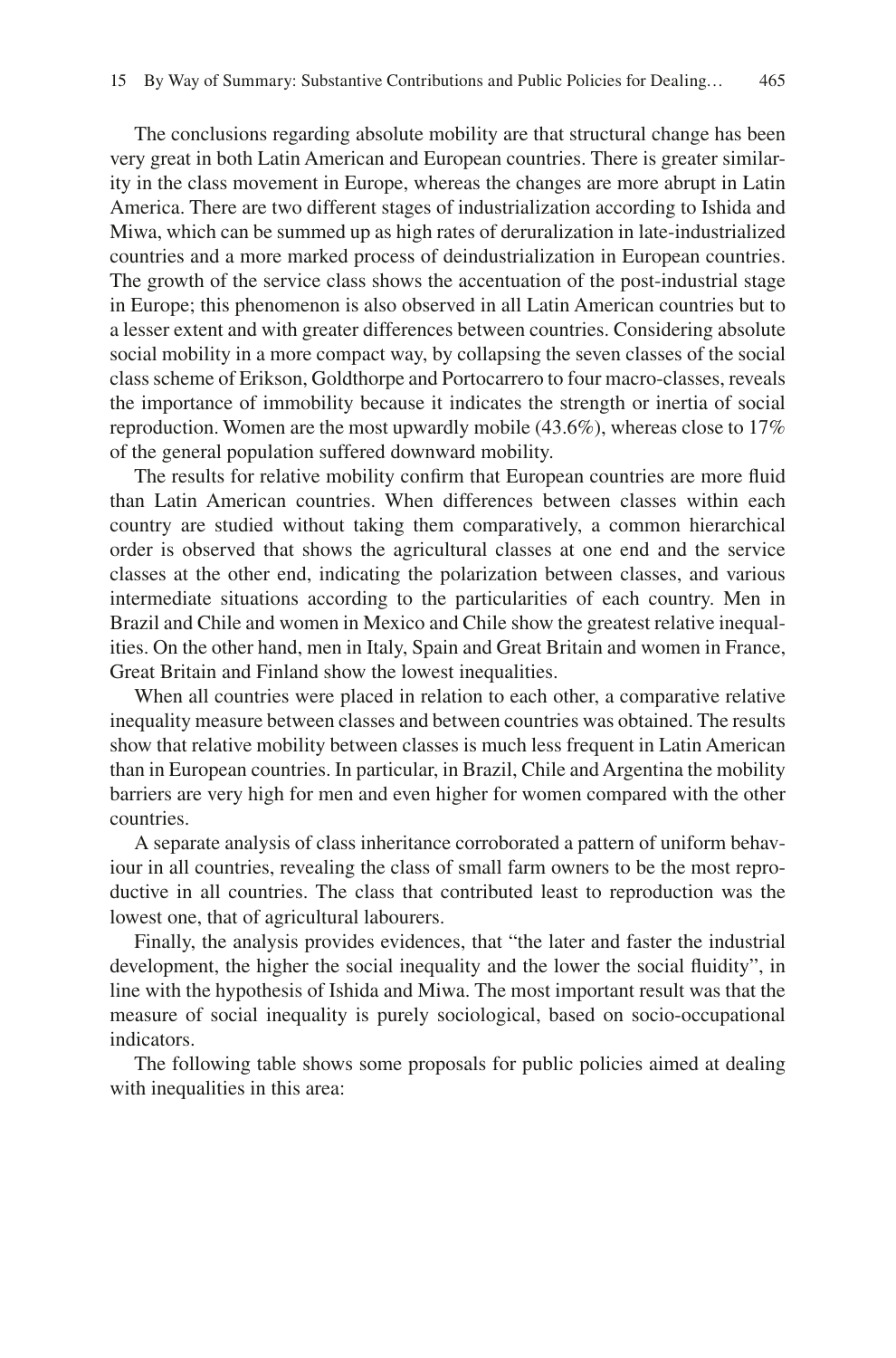#### **Phenomenon analysed**

Intergenerational social mobility.

### **Inequalities observed**

In capitalist societies with late- or early-industrialized systems, there is still an excessive class reproduction or a high influence of class of origin on the occupational position of people, a situation typical of state societies. This finding is dissonant with what modernization theory expects: that meritocracy and the market as a resource allocator should correct inequalities.

#### **Most important policies for addressing these inequalities**

Many authors have worked on these issues. Here we will return to policy recommendations that have been proposed by experts.

(1) Institutional/political:

Strong democratic institutional societal designs.

Fair social security systems.

- (2) Economic context:
- Economic stability.

Strongly redistributive tax systems.

 Balance/neutralization of the importance of inheritance based on concrete measures of initial social disadvantage (guaranteed minimum income).

Equalization of the population's living standards (reduction of inequality).

Economic support for less favoured groups.

(3) Education:

 Strong educational expansion through the increase in educational levels of the population (eliminating direct costs and indirect costs).

Reduction/elimination of dropping out from the school system.

Free and universal access to university.

(4) Labour market

Promotion of meritocracy in access to and promotion in jobs.

- Compensatory measures for women to reduce the gender gap.
- Promotion of formal labour systems.

Implementation of a universal reduction in working hours in all sectors.

**Important bodies for carrying them out**

Ministries of economy, education, employment and social security. All political bodies responsible for strengthening the democratic institutional design of each country.

Source: S. Fachelli, I. Marqués-Perales, M. Boado and P. Solís (Chap. [7\)](https://doi.org/10.1007/978-3-030-48442-2_7)

# **15.1.3.3 Migration, Social Mobility and Transnational Space**

The relationship between migration and social mobility in two countries, Argentina and Spain, was analysed from two perspectives: through a transnational study of the patterns of intergenerational social mobility of immigrants and natives in these two countries; and through a study of the social mobility strategies and trajectories of Galician families in Buenos Aires and Argentinians of Galician origin who migrated to Galicia after the 2001 crisis.

The transition towards market-based capitalist agriculture and developments in sea transport led large numbers of displaced agricultural workers in Europe to move to the United States, Canada and Latin America. Latin American countries—and Argentina in particular—held an irresistible appeal for overseas immigrants in the wake of waning migratory flows from northern Europe and a rise in the number of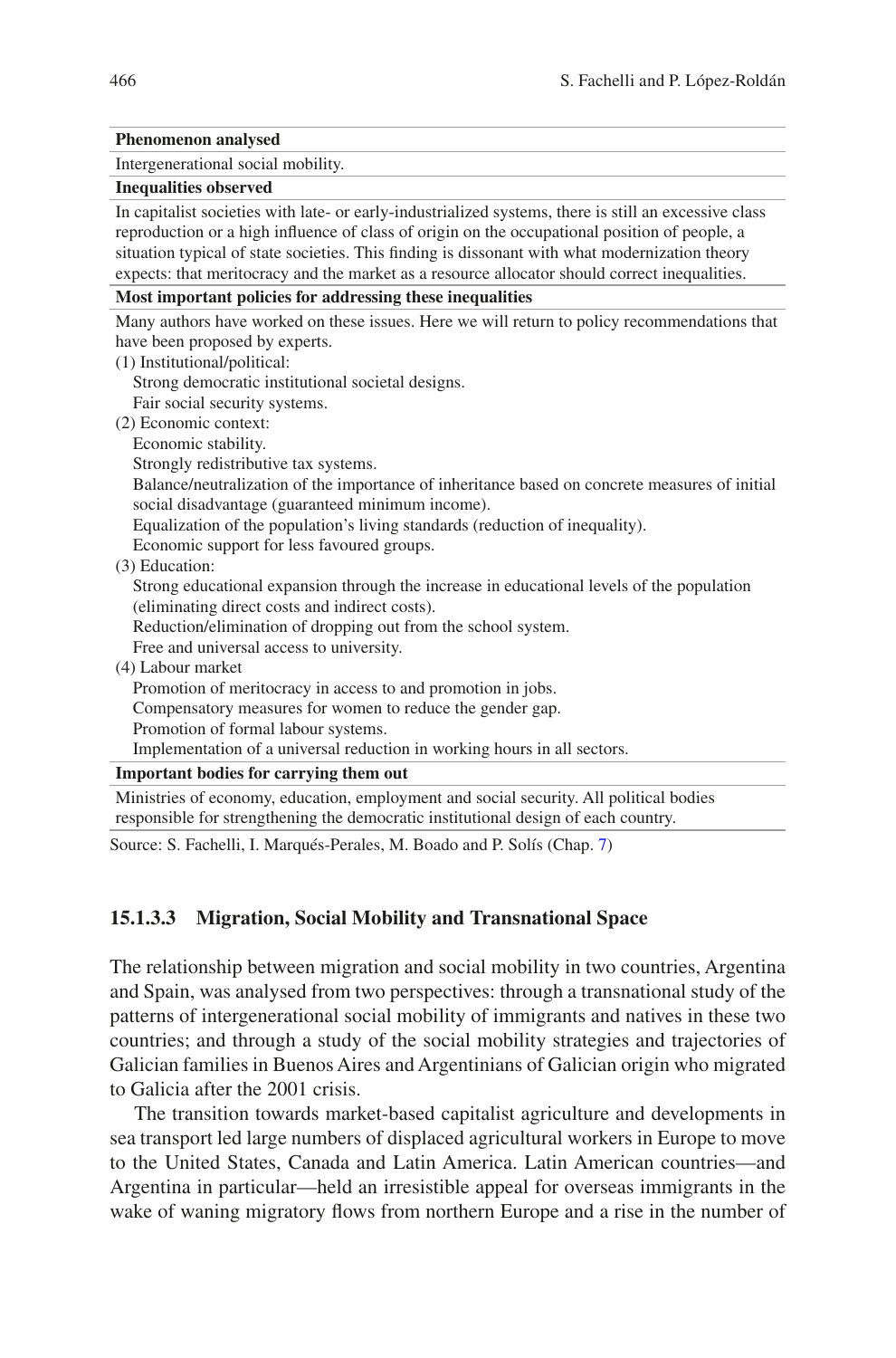migrants travelling from Southern Europe. This situation changed totally from the mid-twentieth century onwards, with a rise in interregional flows, a steady fall in the total and relative number of overseas immigrants, and extra-regional emigration to more developed countries (the USA and Europe).

In both Spain and Argentina, the integration of the immigrant population now falls within a polarized class structure in keeping with the dynamics of modern-day capitalism. Essentially, immigrants provide the workforce that satisfies the demand for unskilled manual labour. This trend is slightly more evident in Spain, where the class structure is more consolidated. As entry is made into the lower echelons of society, the immigrants generate a kind of "upward push" for the native population of both countries. In addition to this general common trend, immigrants in Argentina display a higher rate of upward social mobility than their counterparts in Spain, which can be attributed to the fact that they originate from lower classes. Furthermore, immigrants in Spain enter a more consolidated class structure and may be faced with greater levels of discrimination. However, though they occupy lower rungs on the social ladder, they obtain higher incomes than in their places of origin.

Historically, Spanish emigration to Argentina has provided opportunities for upward social mobility, attributable to a series of factors that include a less consolidated social structure, migratory policies that favoured the arrival of overseas immigrants and a Euro-centric imaginary and habitus oriented more towards material accumulation. In contrast, the Latin American immigrant population in Spain and regional immigration in Argentina are today a source of manual/unskilled labour within a context of more consolidated social structures, a segmented labour market and migratory policies that are traditionally more restrictive towards subordinate ethnic groups.

A reflection on the link between social and spatial mobility is presented. Migration has a positive effect on the social mobility of the native population, but it also has the capacity to reproduce social inequality for the migrant population within a context of more closed social structures and restrictive migratory policies. This situation blocks migrants' dreams of social ascent due to the ethnic segmentation of the labour market. Nevertheless, a study of the relationship between migration and social mobility from a transnational perspective that looks beyond the host country reveals the social mobility strategies that activate different forms of capital, passed down from generation to generation (economic/asset-based, social, ethnic and citizenship-based) within the transnational space, that enable migrants and their descendants to tackle the social blocking and "immobility". They transport a baggage filled with capital in varying forms that travels from one side of the Atlantic to the other, allowing them to achieve dreams of social mobility.

The following table shows some proposals for public policies aimed at dealing with inequalities in this area: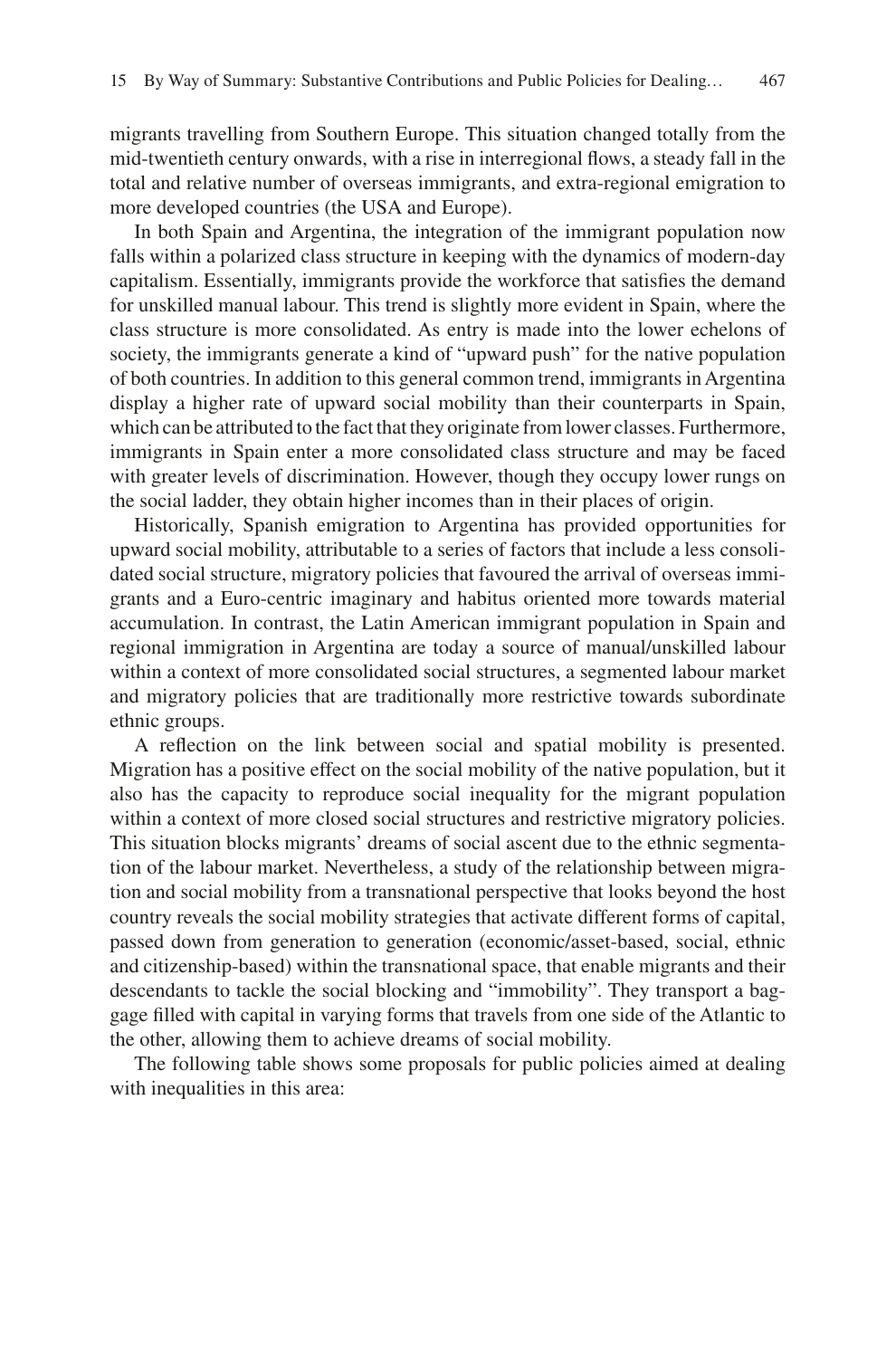#### **Phenomenon analysed**

Migration between Latin America and Europe: the case of Argentina and Spain

#### **Inequalities observed**

The immigrant population in both Spain and Argentina currently covers the demand for unskilled manual work in a segmented labour market.

The upward social mobility of European immigrants and their descendants was favoured by a migratory policy that considered overseas immigrants as a cornerstone for the construction of a nation and a Euro-centric imaginary that conferred greater status on European ascendency. Until the entry into force of Law 25871 in Argentina, regional migrants traditionally experienced a less favourable context that failed to take them into consideration. They were overlooked during the construction of a national identity rooted in the melting pot of races through the miscegenation of various overseas migratory groups. Native and mestizo groups from both Argentina and other countries in the region were not taken into consideration.

Many of the Latin Americans who migrated to Spain from the 1990s onwards and had an average to high level of education experienced a process of declassing, faced with a labour market that restricted their opportunities to less-skilled manual employment in the secondary labour market, a process that was furthered by European and Spanish migratory policies.

#### **Most important policies for addressing these inequalities**

Introduction of regular migration channels (opportunity to obtain work and residence permits on entry into the country) in keeping with the workforce demands of the labour market. Combating immigrant trafficking and illegal immigration.

Introduction of measures that facilitate the inclusion of immigrants in the formal economy. Bilateral and international agreements for the legal protection of the immigrant population. Employment protection measures for the immigrant population, guaranteeing equal opportunities with the autochthonous population.

Development of integration policies targeting the immigrant population and their descendants. Protection of immigrants' fundamental human rights, regardless of their legal status (the right to healthcare, education, association, etc.).

**Important bodies for carrying them out**

European Union, Mercosur, States, regional/autonomous governments, local governments

Source: L. Oso and P. Dalle (Chap. [8](https://doi.org/10.1007/978-3-030-48442-2_8))

# **15.1.3.4 Economic Inequality**

This chapter compares structural differences and changes in income distribution during the twenty-first century in a selection of countries in Latin America and Europe, as well as within and between the two regions. It considers how unequal the trends towards equality or inequality in income distribution are between Latin America and Europe and explores some factors that could determine this distribution of income within each country and in both regions.

The results show that while GDP per capita has increased in both the individual regions and in the aggregate, the differences between Europe and Latin America persist: the mean for Latin America remains about one third of the mean for Europe. Likewise, the coefficient of variation has decreased in Europe but has increased in Latin America, illustrating an increase in inequality between Latin American countries in terms of mean income per capita. The coefficient of variation shows a significant reduction in poverty over time both by region and in the aggregate of countries. Europe has clearly lower poverty rates, although with greater intraregional variation. In Latin America, on the other hand, the trend seems to have been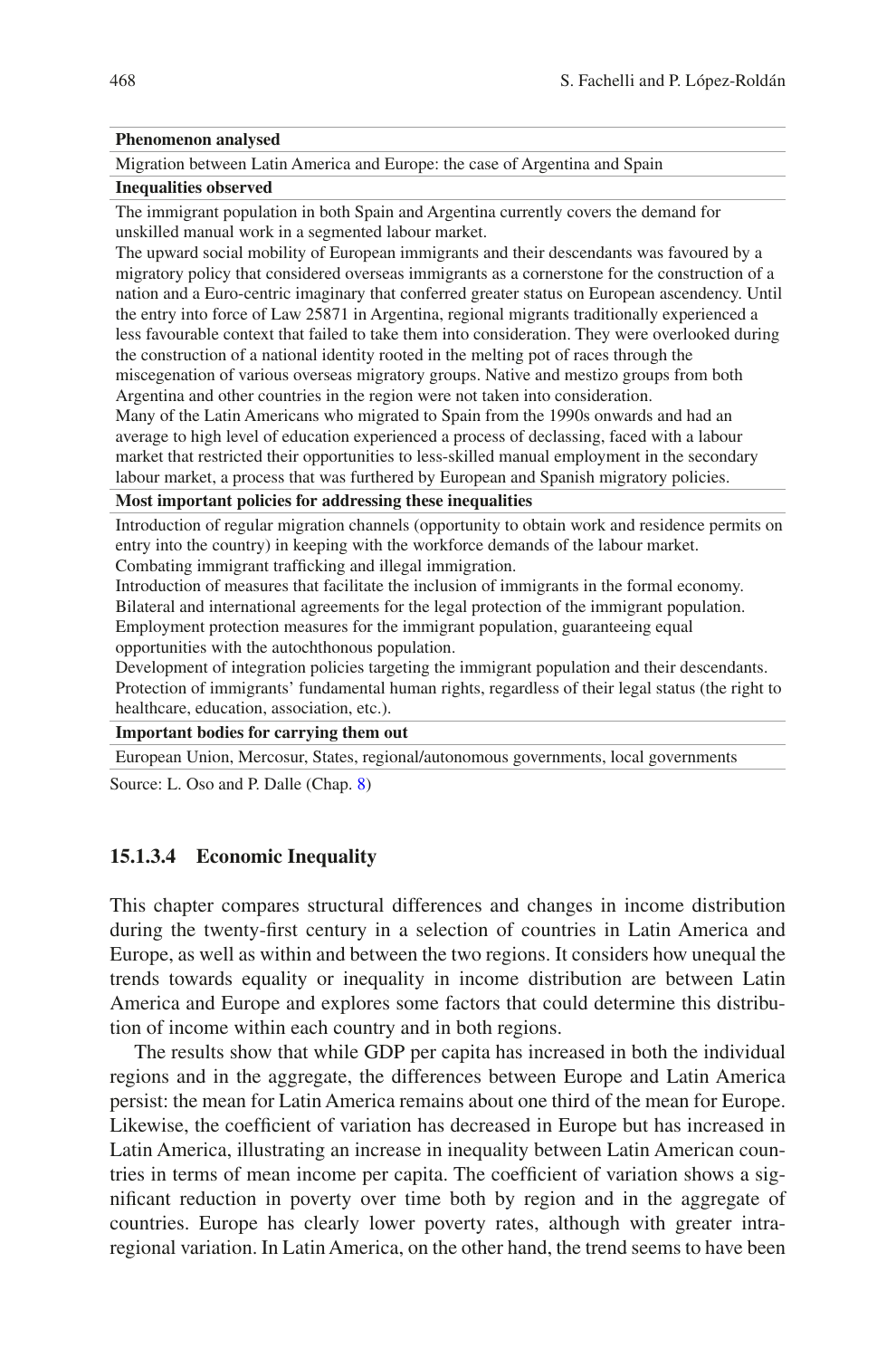markedly positive, with less internal variation but with an increase in inequality between countries. Finally, the Human Development Index (HDI) shows an improvement, with a reduction in inequality between countries in each region, between regions and in the aggregate. However, Latin America still has far lower levels than Europe, and the gaps between countries have narrowed less than in Europe.

Income distribution within each country is the product of the complex interaction of innumerable economic, demographic, social and institutional factors. Inequality in income distribution among the population globally or within a region reflects the combined effect of inequality within countries and inequality between countries. Seen in this way, the simplified description of the behaviour of global inequality over the past hundred years shows a period of declining inequality within countries, but with an increase in the gap between countries. More recently, the trend has been different, at least for the countries of Latin America and Europe: inequality in income distribution tends to increase in some societies and to decrease in others, narrowing the gap between countries in each region and between regions.

Taking into account the three variables (the Gini index, productivity and social spending), the results show that, in general, Latin American countries are located in the "lower development with greater distributive inequity" group and European countries are located in the "greater development with lower distributive inequity" group.

Finally, the study provides evidence in favour of a reduction in economic inequality between regions but also shows the existence of structural factors that could explain intra-regional distributional inequalities that are still great.

The following table shows some proposals for public policies aimed at dealing with inequalities in this area:

| <b>Phenomenon analysed</b>                                       |
|------------------------------------------------------------------|
| Inequalities within countries and between countries and regions. |
| <b>Inequalities observed</b>                                     |

Inequality has tended to increase within countries recently, but the gap between countries has narrowed (Atkinson [2015\)](#page-25-2).

During the last two decades of the twenty-first century, Western Europe and Latin America narrowed their economic inequality gaps because they followed different paths: while inequality narrowed in most Latin American countries, the opposite occurred in most of Europe.

In Europe, we see a double effect of inequality. While the process of European economic integration consistently reduced inequalities between nations into the first decade of the twenty-first century, convergence was partially interrupted by the effects of the 2008 economic and financial crisis and by austerity policies.

In GDP per capita, while both the individual regions and the aggregate have improved, the differences between Europe and Latin America persist: the average for Latin America remains about one third that for Europe.

The HDI shows an improvement, with a reduction in inequalities between countries in each region, between regions and in total. However, Latin America still has far lower levels than Europe, and the gaps between countries have narrowed less than in Europe.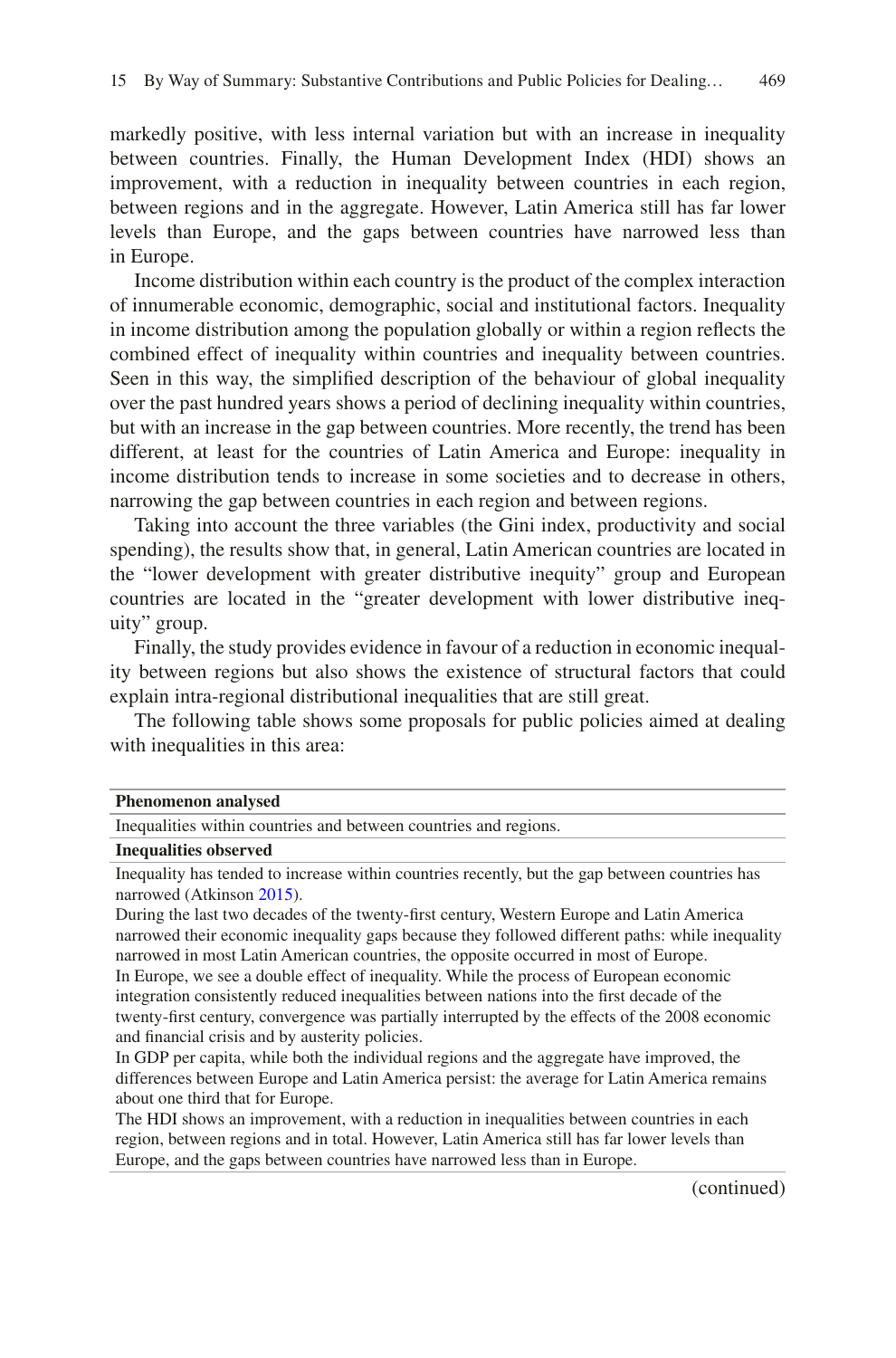#### **Most important policies for addressing these inequalities**

To improve secondary distribution in order to achieve real improvements in terms of material well-being and to assess how to implement social policies according to the proportion of social spending in each country.

To broaden the level of coverage of social policies associated with secondary distribution of national income and income redistribution.

To evaluate the implementation of, for example, *minimum guaranteed employment programmes*, in which the government should adopt an explicit goal to prevent and reduce unemployment, offering jobs that guarantee a minimum wage to those who seek them, mainly by targeting these jobs to the informal and social economy sectors.

**Important bodies for carrying them out**

A *minimum guaranteed employment* programme would require the coordination of several bodies:

In Argentina, for example, the Ministry of Social Development, the National Council for the Coordination of Social Policies, the Ministry of Labour and the National Social Security Administration.

In Spain, for example, the Ministry of Labour, Migration and Social Security and the State Secretariat for Social Security.

Source: A. Slavia (Chap. [9](https://doi.org/10.1007/978-3-030-48442-2_9))

# *15.1.4 Life Trajectories and Gender Inequality*

# **15.1.4.1 The Life Course Perspective for the Analysis of Social Inequalities**

To analyse social inequalities in our model, the importance of dynamic and temporal aspects was established in terms of either trajectories or mobility, also taking into account biographical aspects. The diachronic dimension of inequalities must be considered, because it identifies the way in which inequalities increase or decrease over time, and how they are reproduced and transmitted between generations. With this objective, a theoretical-methodological proposal was developed that seeks to make compatible and articulate macrostructural conditions (the macrosocial scale), institutional relations and policies (the mesosocial scale) and the actions of individuals (the microsocial scale) in the study of social inequalities. The particular combination of multiple scales and dimensions over time and in specific contexts (historical, cultural, etc.) leads to a permanent production and reproduction of social inequality. The biographical perspective proposed by Bertaux, or the life course perspective proposed by Elder and other authors, are therefore intrinsically diachronic and offer methodological advantages that make this approach possible.

In particular, taking into account the holistic case studies proposed by Yin, a biographical comparative approach is developed. This approach can be intraconfigurative and interconfigurative. The intraconfigurative biographical approach involves taking a biographical case, i.e. a unique case, and analysing the articulation/tension of the macro- and mesosocial scales over time, i.e. the way in which factors external to the subject affect the life trajectory and the role played by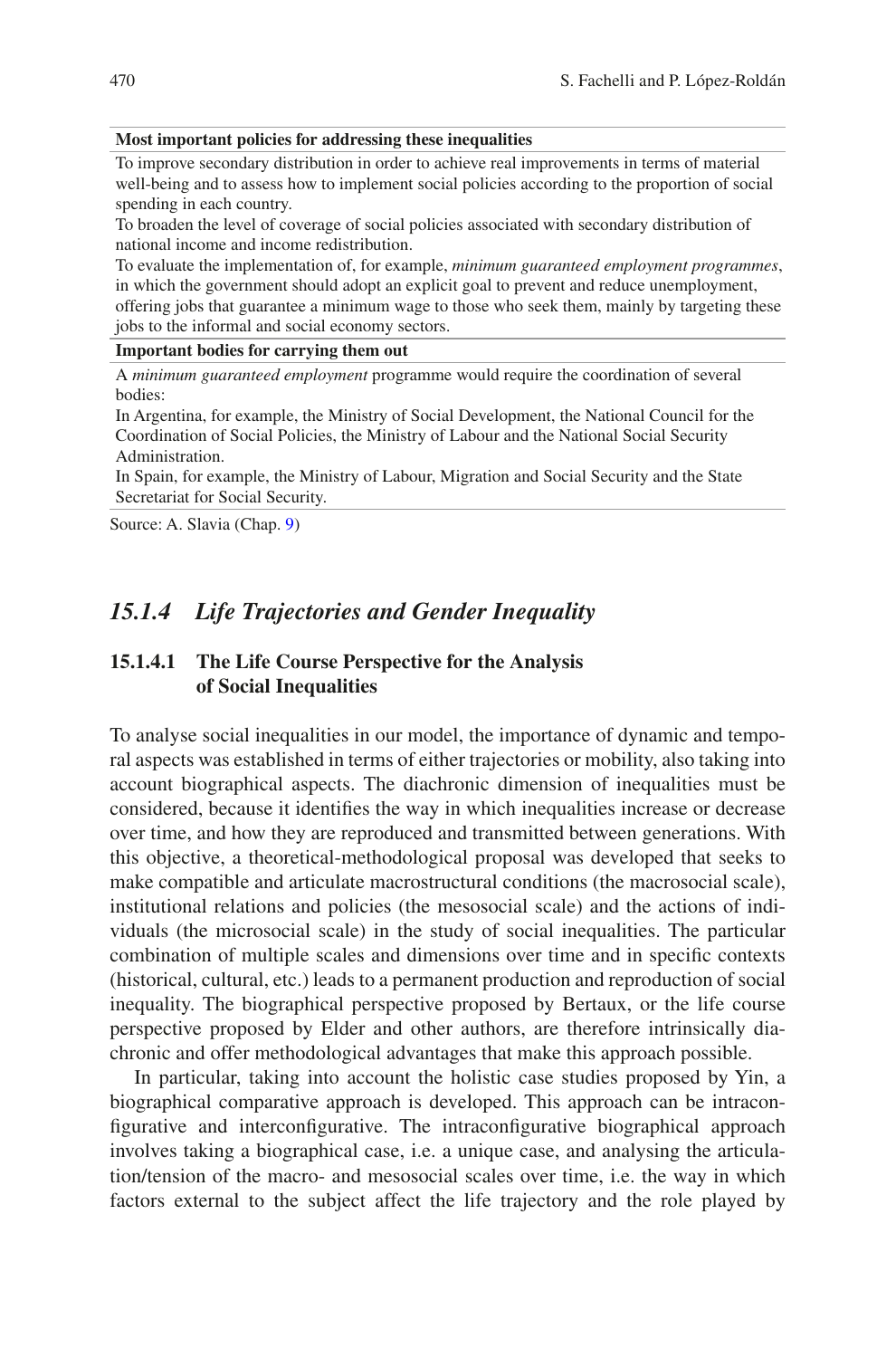subjective experiences and decisions in its development. The biographical account of the social actor is recovered as a source of fundamental information. The choices and actions deployed and the consequences of certain structural constraints are observed in the biographical narrative, and the researcher incorporates an analytical approach into the particularities of the macro- and mesosocial scales in the configuration of the biography studied. The interconfigurative biographical analysis involves a comparative case study in which two or more biographies are contrasted. The analysis considers, first, the way in which macro- and mesosocial scales affect the development of the life trajectories in each case; second, the relevance that the experiences and choices of the subjects have in their life path; and third, the particular external constraints and actions in the different stages of the trajectories.

As has been demonstrated from the analysis of the cases, the comparative biographical perspective and its intra- and interconfigurative analyses allow us to constrastively establish the particularities of external constraints and subjective actions in the different stages of the compared life trajectories. This perspective highlights the importance of the voice of social actors for understanding how different trajectories are constructed in the face of similar or different macro- and mesosocial contexts that are the result of a chain of advantages or disadvantages that configure and reconfigure social inequalities over time.

The following table shows some proposals for public policies aimed at dealing with inequalities in this area:

| <b>Phenomenon analysed</b>                                                                                                                                                                                        |
|-------------------------------------------------------------------------------------------------------------------------------------------------------------------------------------------------------------------|
| Social inequalities from the comparative biographical perspective, analysing work trajectories                                                                                                                    |
| <b>Inequalities observed</b>                                                                                                                                                                                      |
| Employment inequality. Public social institutions (unemployment insurance) play an important<br>role in reducing social inequality. Training for work is important in the development of unequal<br>career paths. |
| Most important policies for addressing these inequalities                                                                                                                                                         |
| To promote estive state policies through social institutions in sociation                                                                                                                                         |

– To promote active state policies through social institutions in societies.

– To promote the development of better unemployment insurance in Latin America.

 – To promote training for work in public and private workplaces with the idea that workers should have knowledge to place on the labour market in times of unemployment or low employment demand.

**Important bodies for carrying them out**

The administrative bodies in each country responsible for social protection, labour and macroeconomic policies.

Source: L. Muñiz-Terra and J.M. Verd (Chap. [10\)](https://doi.org/10.1007/978-3-030-48442-2_10)

### **15.1.4.2 Social Times, Reproduction and Social Inequality at Work**

The analysis of social times and inequality, focusing on changes in the use of time and social inequality in unpaid work between men and women, reveals the need to design and implement public policies that relate working time to the principle of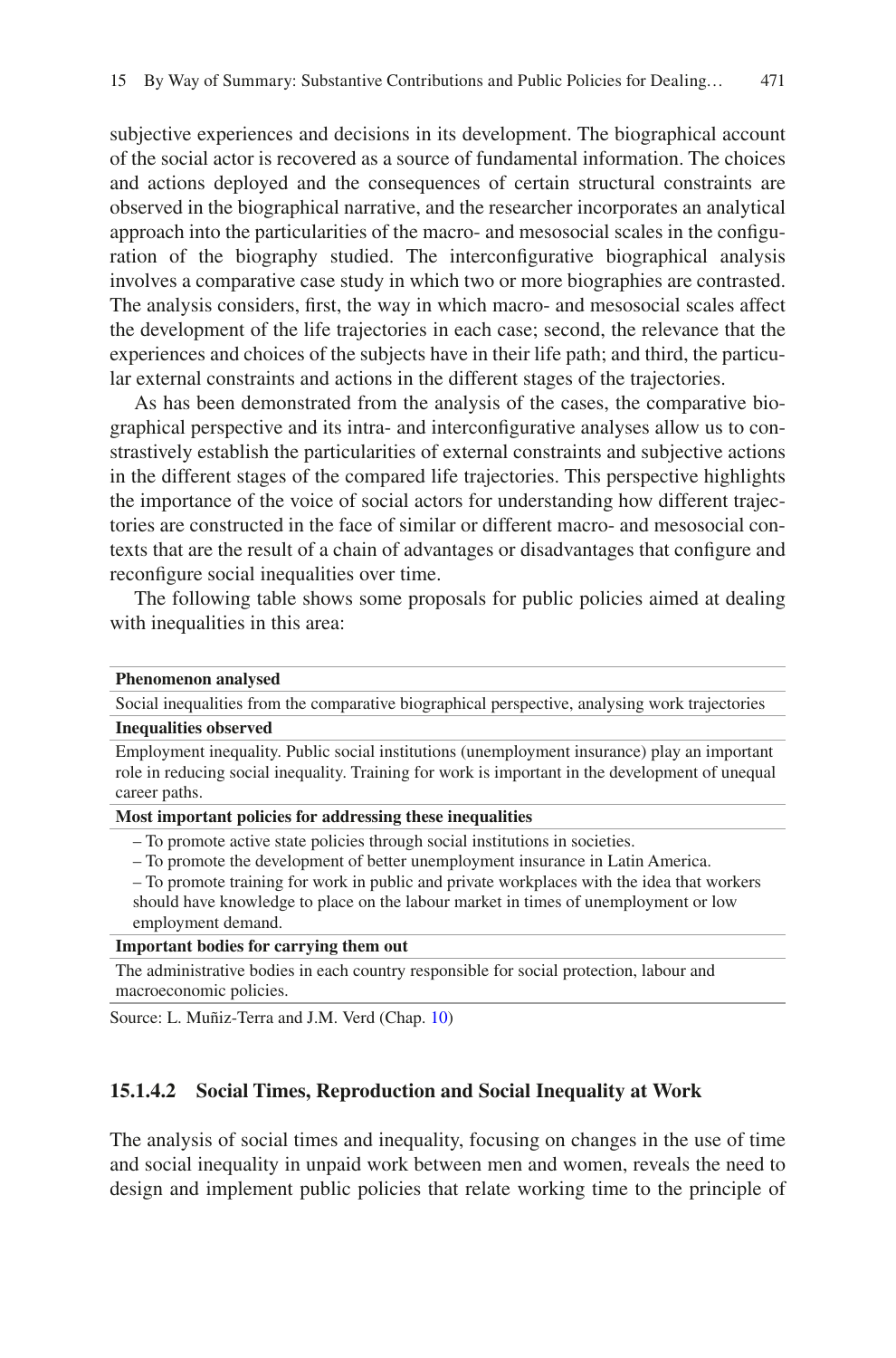equality. Although models of traditional male-provider families in which women play a dual role remain dominant in some countries, some changes are observed in the hours spent on paid and unpaid work in dual-income heterosexual couples, reflecting patterns of transformation of women's participation in the public sphere. It is concluded that reducing gender gaps in non-reproductive working time will involves addressing domestic co-responsibility, agreed organization of working time and accessibility to social and care services for children and older adults. Discussions on productive and reproductive work take on new significance when demographic, social, economic and political changes in contemporary societies are analysed. The position of women in the productive sphere and their economic participation in the labour market are related to how reproductive work issues are resolved individually and socially and how they are linked to the commodification of care work.

The time use methodology, and in particular time use surveys, were embedded in the debates that, from a critical feminist position, influenced the conceptualization of time as invariable, homogeneous, independent of the context and set against a commodified money time that is dominant, recognized and valued. In addition, this time reflects power structures and capitalist and patriarchal relations. Although a reduction in gender differences in time use has been detected over the past 50 years, women have a higher overall unpaid workload and total time worked than men in all countries, highlighting the significant feminization of unpaid work and the persistence of gender segregation in relation to domestic work. The differences between countries in the hierarchy and the magnitude of the most relevant factors for explaining the gap between men and women are noteworthy and the Latin American countries show greater differences in the gender gap than the European ones. The analysis of the gender gap in domestic and care work shows the low incidence of the variables related to "relative resources": women's education levels, socio-professional categories and economic resources in the capacity for negotiation and in the distribution of time dedicated to this work. But their participation in paid work and their economic income are relevant factors for reducing the inequality gap, thus verifying the association between the socio-economic stratification of women and gender relations. By contrast, men's relative resources, education level and socioprofessional category are more consistent and of a higher level, especially in Latin American countries. Therefore, the inequalities in the social relations of production intersect with the maintenance of relations of gender inequality. Consequently, women from lower classes and more disadvantaged households suffer greater inequality in unpaid work in households.

Taking into account gender ideologies, roles and attitudes underlying the sexual division of work and the gender gap in carrying out of domestic and care work, androcentric cultural and social norms and values persist to a greater extent in Latin American countries. In all countries, women dedicate more time to domestic and care work in accordance with the care and welfare needs of the people in the household. The gender gap is sensitive to this and shows that female time is the adjustment variable, with consequences on the quality of life and welfare of women, and male time is the key factor to achieving equity in work times.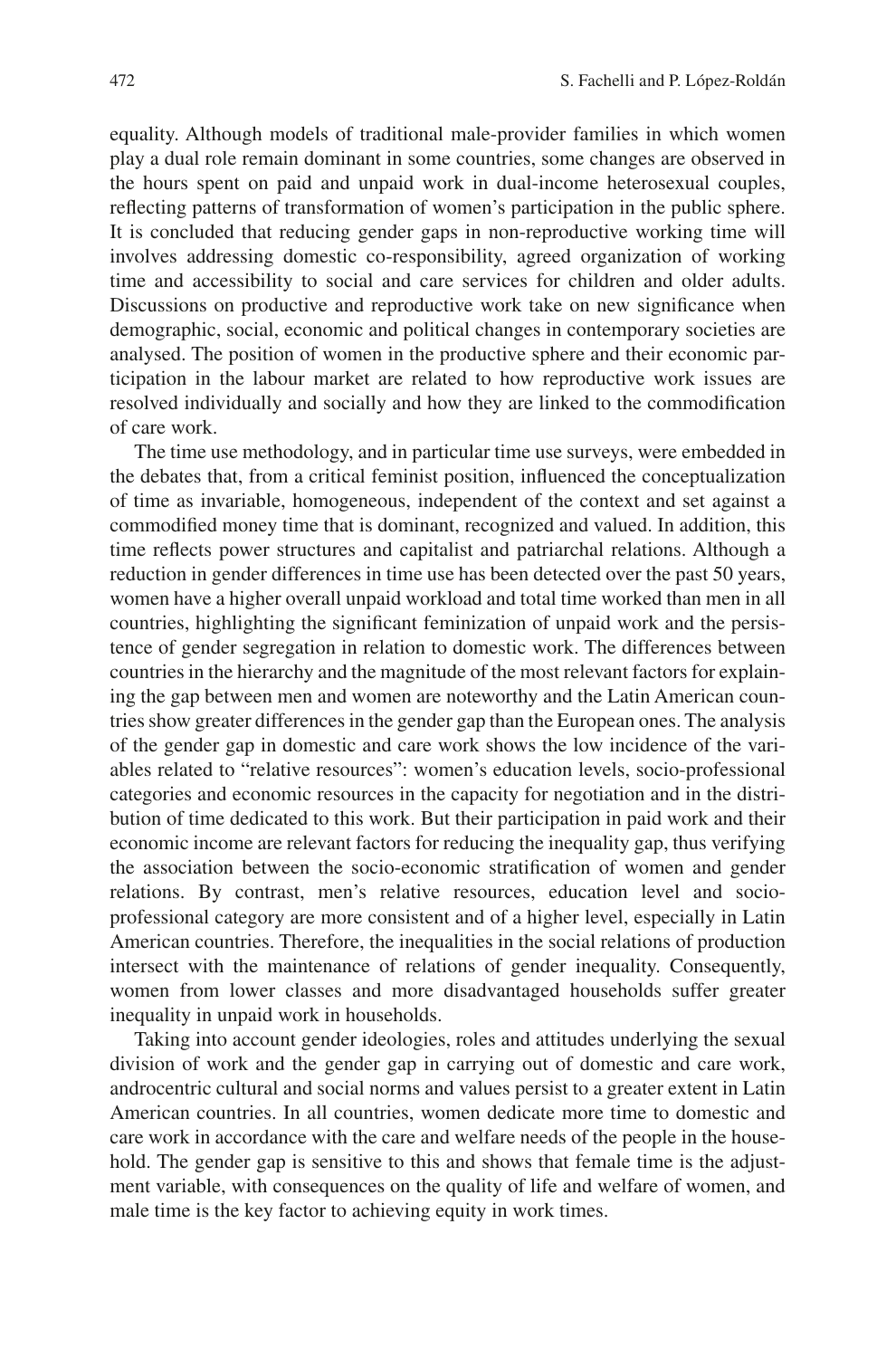The following table shows some proposals for public policies aimed at dealing with inequalities in this area:

#### **Phenomenon analysed**

Gender inequalities in time use: unpaid work and the overall workload.

#### **Inequalities observed**

 – Employment and economic inequality and inequality in care work are two processes that feed each other.

 – The position of women in the productive sphere and their economic participation in the labour market are related to how care and reproductive work issues are resolved individually and socially.

 – Internal inequality among women: the situation is more burdensome if there are fewer resources for employment, greater demands for domestic care and less possibility of transferring the household's care needs.

– Male socio-economic stratification affects the distribution of unpaid work.

### **Most important policies for addressing these inequalities**

 – Work-life balance measures: parental leave, elderly care, etc. Gender-sensitive publicly funded leave policies (for childbirth, illness or care of dependent persons) for all men and women.

– Active labour market policies: incorporating unpaid carers into the labour market.

 – Promotion of equal working conditions for women, in particular equal pay and equal access to retirement and pensions.

 – Promotion of men's participation in care work within households. *Recognizing*, *reducing* and *redistributing* unpaid care work.

– Rewarding: more work and decent work for care workers.

– Planning of working times more in line with social times (reduction of working hours,

adaptation of working time to school time).

– Investment in quality care services, policies and facilities.

 – Ensuring full and effective participation of women and equal opportunities for leadership at all levels of decision-making in political, economic and public life.

– Education in equal social values.

– Regulation of domestic workers, maternity protection and wage equality.

#### **Important bodies for carrying them out**

Social protection policies, labour policies, care policies and macroeconomic policies to be carried out by the relevant political and administrative bodies.

Source: M. Domínguez-Amorós, L. Muñiz-Terra and G. Rubilar (Chap. [11](https://doi.org/10.1007/978-3-030-48442-2_11))

# **15.1.4.3 Gender and Care Models**

This chapter presents and characterises the way in which, in the twenty-first century, after years of feminist struggles inside and outside of institutions, gender relations are organised in the different countries: on the European side, Spain, Italy, Finland, France and the United Kingdom; and on the Latin American side, Argentina, Brazil, Chile and Uruguay.

Gender relations can be understood as a relevant category of analysis for understanding social protection systems and their evolution in the neoliberal era. Despite the shared legacy of the male breadwinner/female carer model and the widespread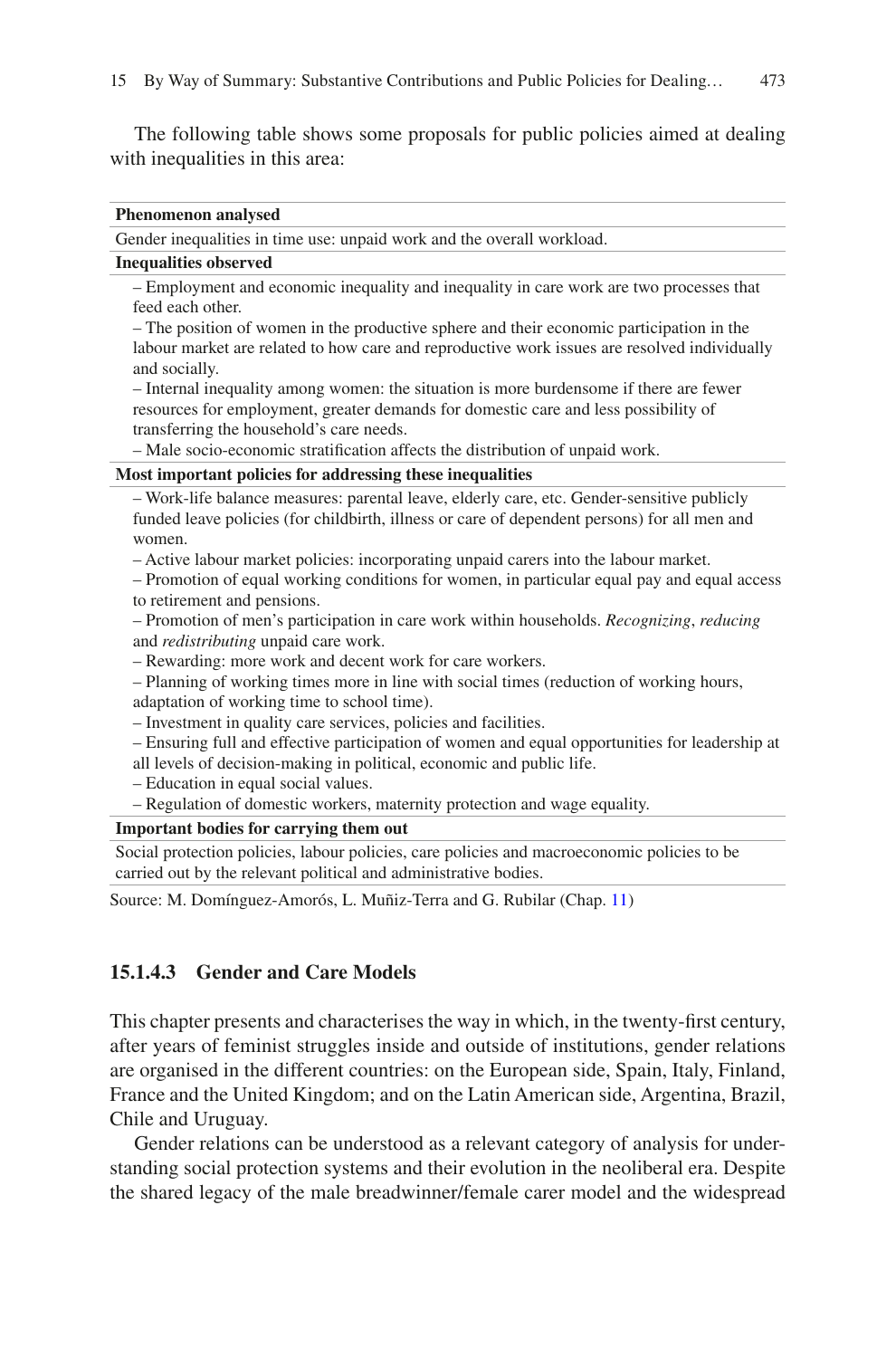emergence of the adult worker (or dual earner) model, all countries are organized on the basis of different principles and different national gender equality architectures that can be identified as "gender regimes". Gender "contracts" or "regimes" emanate from the degree of defamilization and the social organization of care, i.e. the state policies adopted (or not) to free women from domestic and family responsibilities, which remain a female prerogative.

From the institutionalization of state feminism in the 1990s in Europe and Latin America, the defence of women's interests—understood as a social category obtained the status of an important political issue in certain public and especially international institutions, formalizing the perspective of *gender mainstreaming*. However, state feminism did not generate the adherence of the entire feminist movement. Nor did it lead to the same dynamics or have exactly the same consequences on the two continents studied. And its degree of implementation in different countries says something about the state of gender relations, in particular in relation to the analysis of state regulation of care.

The positioning of different countries regarding the type of "gender contract", mostly established according to the level of deinstitutionalization of the male breadwinner model, is an important indicator of advances in gender equality. It is a starting point for deciphering the state of gender relations in countries where gender issues are presented differently. It allows a comparison of the importance given to the transformation (or not) of the sexual division of labour by the feminist movement or by the institutions in the countries of the two continents. But, above all, the integration of Latin American contributions into European analyses allows the analytical framework to be renewed and adapted to a new social reality. This is especially the case with regard to the introduction of the issue of social equity in a context of multiple crises of capitalism.

However, improvements in gender gaps and, in particular, increased participation of women in the employment market and the decline in the male breadwinner model now face the risk of "redomestication" of women as a result of the emergence of populist right-wing, exclusive and totalitarian systems, or neoliberal projects that fail to carry out policies that maintain the improvements achieved. The labour market has also deteriorated considerably, bringing the new European gaps closer to the structural ones in Latin America, segmenting the situation of women between a group of privileged people who have more and more opportunities to enjoy the advances of the salary society or economic power and a disadvantaged group in their working and employment conditions that cannot enjoy the long-awaited social protection of salaried societies. Structural changes in terms of gender seem to be affected, threatening the rights and living conditions acquired so far by women, especially the less privileged.

The following table shows some proposals for public policies aimed at dealing with inequalities in this area: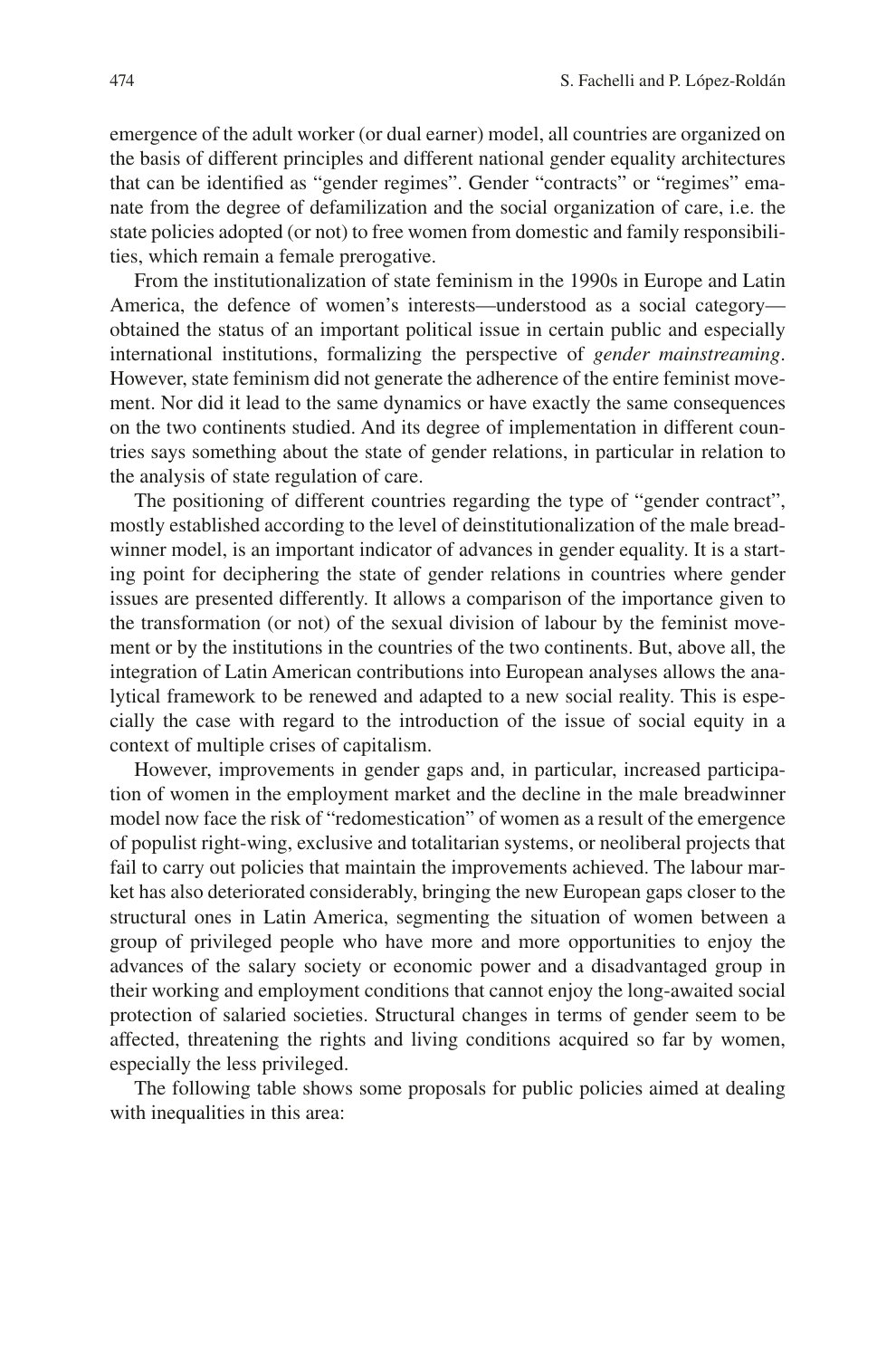| <b>Phenomenon analysed</b>                                                                                                                                                                                                                                                                                                                                                                                                                                                                                                                                                    |
|-------------------------------------------------------------------------------------------------------------------------------------------------------------------------------------------------------------------------------------------------------------------------------------------------------------------------------------------------------------------------------------------------------------------------------------------------------------------------------------------------------------------------------------------------------------------------------|
| Gender inequalities.                                                                                                                                                                                                                                                                                                                                                                                                                                                                                                                                                          |
| <b>Inequalities observed</b>                                                                                                                                                                                                                                                                                                                                                                                                                                                                                                                                                  |
| Unequal distribution of paid and unpaid work between men and women, especially uneven<br>division of caring duties and household works.                                                                                                                                                                                                                                                                                                                                                                                                                                       |
| Most important policies for addressing these inequalities                                                                                                                                                                                                                                                                                                                                                                                                                                                                                                                     |
| Gender equality policies, including the following:<br>(1) Leave (policies with strong incentives for men to take parental leave in the form of "use it or<br>lose it" and non-transferable entitlements): fully paid and non-transferable parental leave for<br>every parent; statutory paternity leave.<br>(2) Childcare services: public early childhood education and public care and pre-school<br>education; children's unconditional and universal right to childcare<br>(3) Available, accessible and affordable care services and infrastructures for elderly people. |
| Important bodies for carrying them out                                                                                                                                                                                                                                                                                                                                                                                                                                                                                                                                        |
| Gender equality machineries, such as a full ministry dedicated to this question.                                                                                                                                                                                                                                                                                                                                                                                                                                                                                              |
| Source: J. Jarty and K. Batthyány (Chap. 12)                                                                                                                                                                                                                                                                                                                                                                                                                                                                                                                                  |

# *15.1.5 Social Policies*

### **15.1.5.1 Unemployment Benefit Schemes**

In relation to social policies, an initial analysis gave a comparative perspective of the unemployment protection systems in Argentina, Uruguay, Spain and Italy. Despite the similarities because all are compulsory, contributory and proportional, they operate differently depending on the contexts of employment (more or less informal), the rate and coverage of unemployment, and the amount of precarious employment in each country.

The theories of the active social state and the investor state and reforms of unemployment protection systems have led to the adoption of modernizing language in these countries: activation, employability, conditionality, life-cycle training and flexibility are some of the words used in Europe and also in Latin America, but with different meanings according to the institutional reality of each country. In the Latin American countries, the welfare state is very weak, whereas in Europe it is a diverse institution. Nevertheless, a common trait of the four countries is a trend towards increased welfare policies, in line with the increased risk of poverty.

The conclusion is that the four countries show some similarities in their trends: (1) welfare policies have increased; (2) the third sector has grown to address inequalities and the risk of poverty in the face of the withdrawal of the state; (3) in all four countries the high volume of public debt restricts the possibilities of political manoeuvre; (4) because the states are indebted, the responsibility for job creation lies with the market rather than public intervention; (5) a discourse aimed at coordinating passive and active policies has been introduced, even with a certain degree of conditionality for the unemployed to be able to receive benefits, although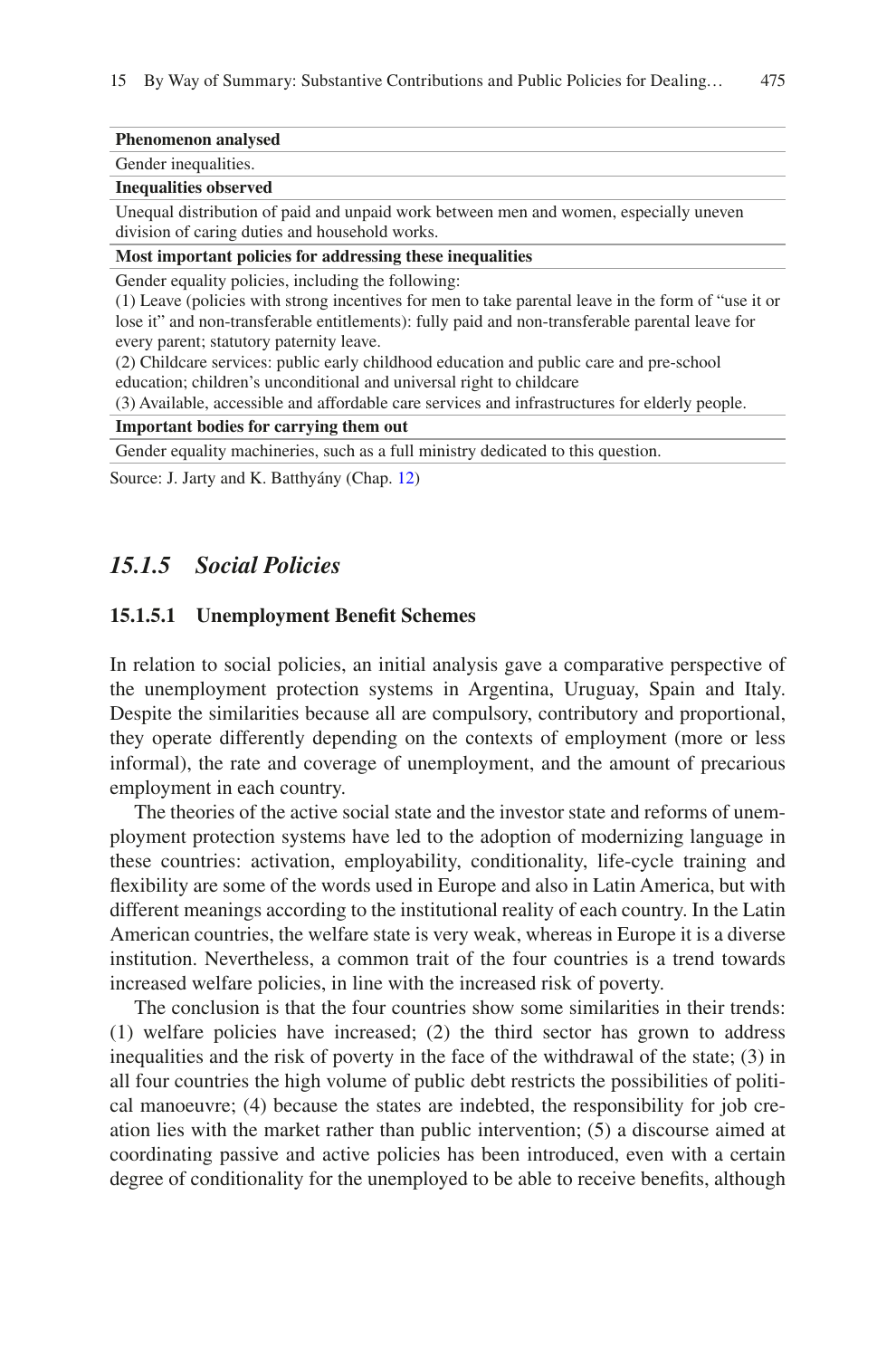this discourse is still purely formal, far from reality; and (6) there is an emphasis on pre-distributive policies, focusing on activation in the labour market and emphasizing the idea that the first distributive social policy should be employment.

The difference between continents is that in Latin America informal employment reduces the coverage of unemployment benefit and also the powers of unions, whereas in Europe the unemployment coverage rate is high. In short, in Europe the administration and the fiscal system have a considerable capacity to monitor and sanction. In addition, strong trade unions have contributed towards the pressure to sustain the welfare state.

The following table shows some proposals for public policies aimed at dealing with inequalities in this area:

| <b>Phenomenon</b> analysed |  |
|----------------------------|--|
|----------------------------|--|

Unemployment benefit schemes in Spain, Italy, Argentina and Uruguay: similarities and differences in intervention and social contexts.

#### **Inequalities observed**

A low coverage rate of unemployment, informal employment and inefficient non-contributory benefit.

Weak collective bargaining and unemployment protection.

### **Most important policies for addressing these inequalities**

 – A higher coverage rate, regularization of informal employment and an improved noncontributory benefit policy.

The employment crisis forced many governments to introduce non-contributory systems. Many unemployed people exhausted their contributory unemployment benefits, which became a pressure factor to introduce new benefit systems or non-contributory benefits. This was the case in Spain during that period, with the approval of the Prodi and Prepara benefit programmes in 2011, in addition to other benefits reformed during the crisis. In Italy, the Reddito di Cittadinanza was approved in 2018. Many analysts have described this policy as "welfare-based" and aimed at avoiding the risk of severe poverty (Kazepov and Barberis [2013;](#page-25-3) De la Rica [2015](#page-25-4)).

– Collective bargaining and unemployment protection

The coordination mechanisms are the level of collective bargaining and its degree of centralization, in addition to state regulation. We conclude that a social model is defined by the way in which pre-distributive and post-distributive policies are articulated, which led us to consider collective bargaining systems as important for reducing inequalities in the Gini index. Wage coordination through collective bargaining—and its broad coverage in the number of protected workers—introduces egalitarian wage patterns, as demonstrated in Scandinavian countries, which are described as strong neo-corporatist systems.

### **Important bodies for carrying them out**

Trade unions and companies.

Labour mediation institutions.

In Argentina: the Ministry of Social Development, the National Council for the Coordination of Social Policies, the Ministry of Labour and the National Social Security Administration. In Uruguay: the Ministry of Labour and Social Security.

In Spain: the Ministry of Labour, Migration and Social Security and the State Secretariat for Social Security.

In Italy: the Ministry of Labour and Social Policies.

Source: A. Martín-Artiles, F. Vincenzo and E. Chávez-Molina (Chap. [13\)](https://doi.org/10.1007/978-3-030-48442-2_13)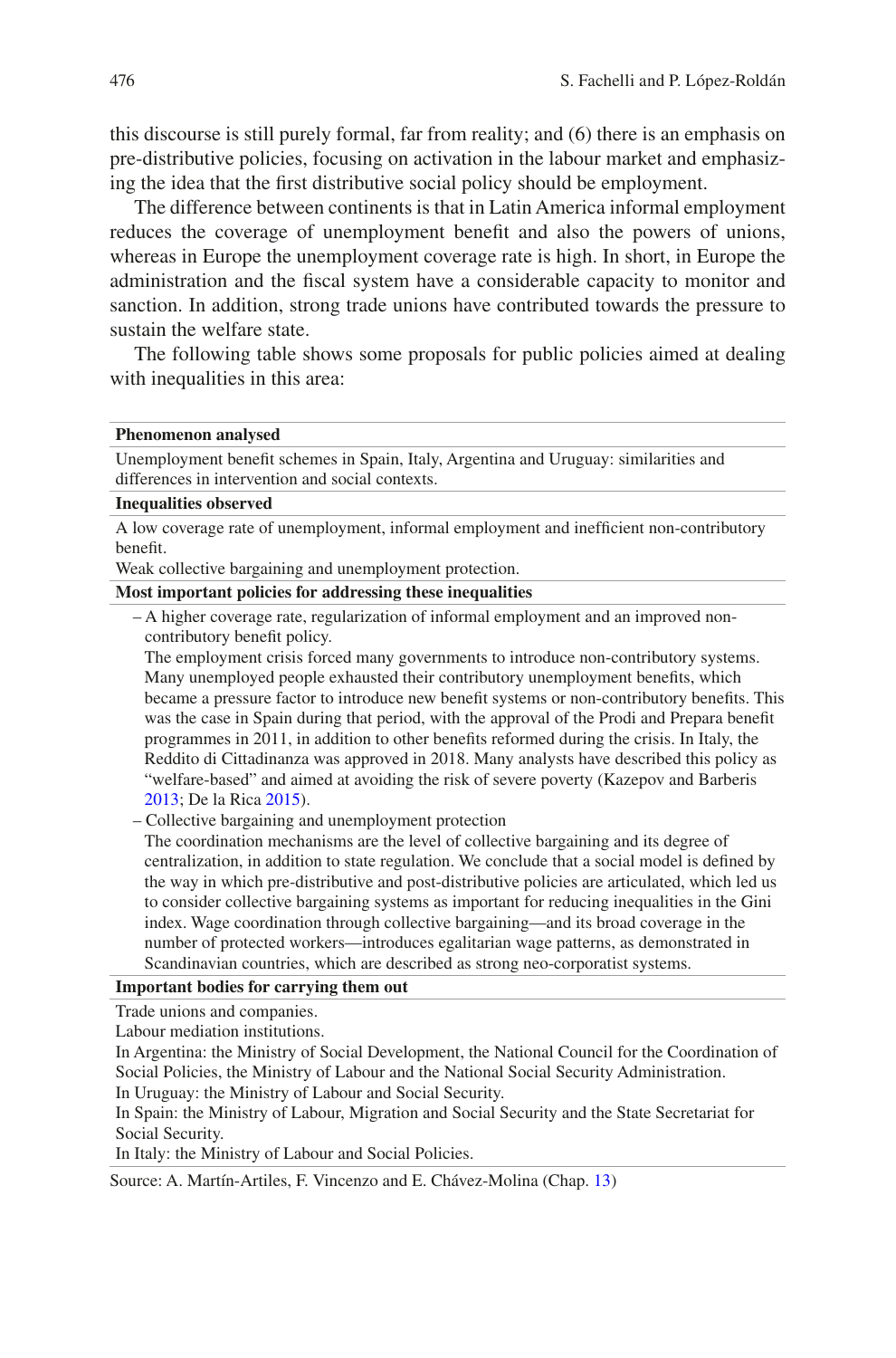#### **15.1.5.2 Compared Pension Systems**

A second analysis on social policies compared the pension reforms and current tendencies in two European countries, Spain and the United Kingdom, and two Latin American countries, Chile and Argentina. The hypothesis behind the study was that it is difficult to sustain strategies that involve a risk of dualization of social security schemes, de-linked from the principles of social rights and with a marked tendency towards increasing inequality.

The existence of a series of common elements is observed in the reforms implemented in European Union countries. The first measure is a policy aimed at diversifying financing so as not to depend on contributory pensions and the demographic effects of population ageing, as well as low wages. The occupational pension system (pensions financed by companies and often associated with collective bargaining) linked to employment has been growing in Europe. Pensions are also being financed through private pension systems, capitalization pensions. In some countries, this financing is linked to the "financial participation" of workers in the profits of companies.

The re-reform of the pension system introduced in Chile during the Bachelet government in 2008 tried to return to the role of the State as a guarantor of certain principles of universal rights and the creation of the Solidarity Pension System (SPS). Although the reform persists in sustaining the Individual Capitalization System of the old Pinochet regime, a series of changes were introduced that involve not only lowering costs but also achieving better pensions for members, as well as strengthening Voluntary Pension Savings (APV). The re-reform of the Argentine pension system evolved from a mixed system with a distribution and capitalization system established in 1992 to the 2008 pension reform, which reversed the private capitalization system and returned to the state distribution system. In January 2009, the Plan or Programme for Pension Inclusion was implemented, applying the strategy of expanding pension coverage through early retirement programmes or by moratorium in order to correct and increase the number of beneficiaries.

Finally, whatever type of pension reform is implemented, it must be debated publicly and widely. The trend towards capitalization systems finds a barrier in the widespread informal work in Latin American countries. As discussed in Chap. [2,](https://doi.org/10.1007/978-3-030-48442-2_2) the informal sector has grown exponentially in part due to labour flexibility, which is typical of the neoliberal policies applied in the region. Similarly, gender inequalities are on the agenda in both continents, and despite the differences that can be observed between European and Latin American countries, problems of parameters such as age and gender inequality persist. But it is perhaps the change in principles guiding social security through the international agreements established by the ILO that could lead to a paradigm shift.

Four important tendencies of the reforms involving the solidary principles of the system are pointed out: (1) the crisis of organic solidarity, which generates a return to mutual support, interfamily assistance and volunteering, and the growth of the third sector; (2) the crisis of inter-regional solidarity, especially in Europe with the emergence of the 2008 crisis, which has generated a rejection of transfers between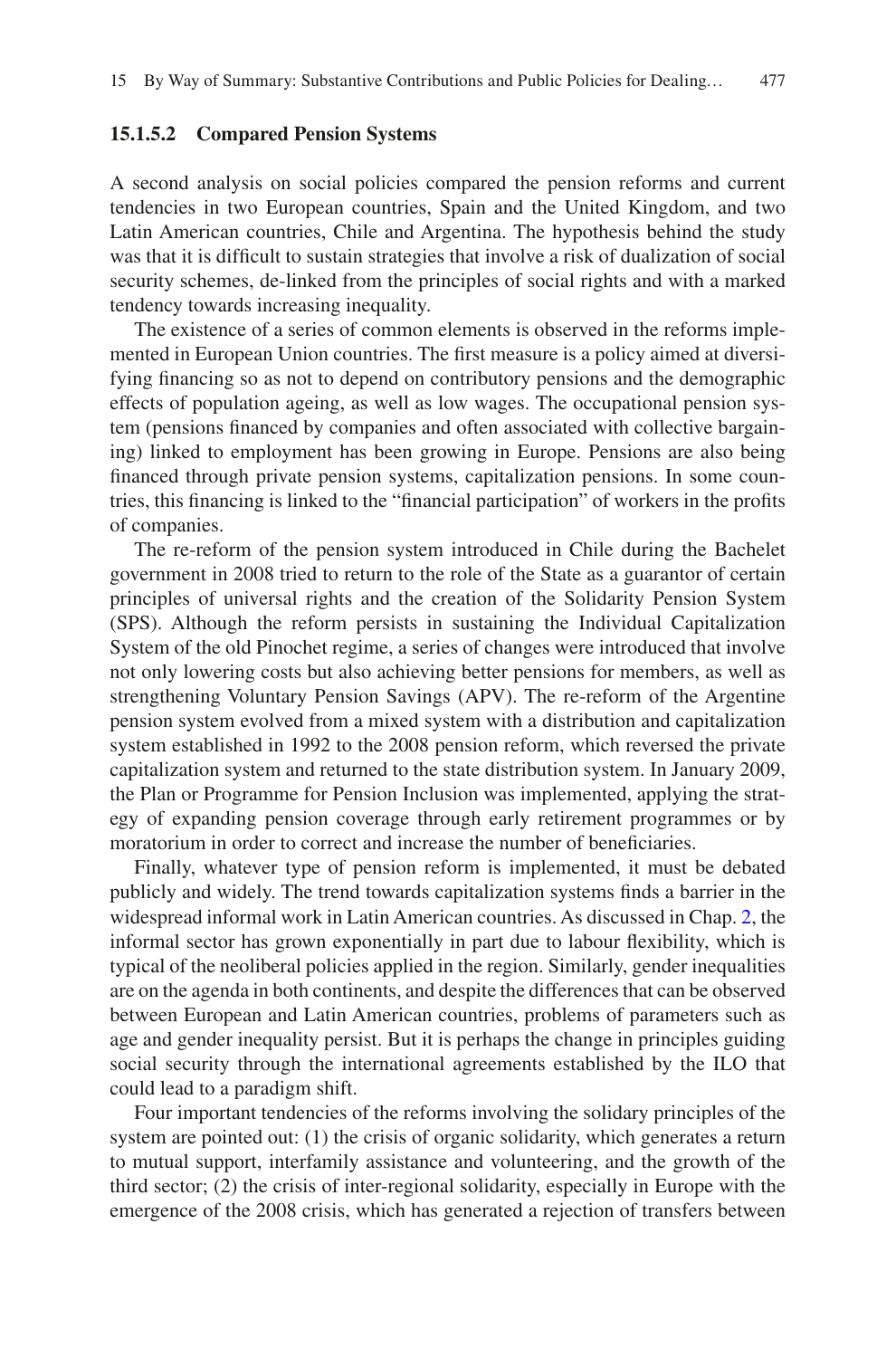rich and poor regions; (3) the crisis of inter-classist solidarity, expressed in the rejection of fiscal pressure and demands to reduce taxes; and (4) the crisis of intergenerational solidarity, produced by the wage devaluation of young wage earners.

The following table shows some proposals for public policies aimed at dealing with inequalities in this area:

| <b>Phenomenon analysed</b>                                                                                                                                                                          |
|-----------------------------------------------------------------------------------------------------------------------------------------------------------------------------------------------------|
| Social policies and in particularly pension/retirement policies in a context of crisis and paradigm<br>shift.                                                                                       |
| <b>Inequalities observed</b>                                                                                                                                                                        |
| Inequalities in access to 'decent' pension/retirement schemes for all societal groups                                                                                                               |
| Most important policies for addressing these inequalities                                                                                                                                           |
| To democratize the access of disadvantaged groups to (distributive and post-distributive)<br>pension/retirement schemes.<br>To adopt solidarity and inclusion rather than market-driven approaches. |
| Important bodies for carrying them out                                                                                                                                                              |
| State pension bodies.                                                                                                                                                                               |
|                                                                                                                                                                                                     |

Source: P. Scarponetti, L. Sepúlveda and A. Martín-Artiles (Chap. [14\)](https://doi.org/10.1007/978-3-030-48442-2_14)

# **15.2 Towards a Research Programme**

As a result of the work carried out within the framework of the INCASI project, we will propose for the forthcoming years a multinational comparative research programme on inequality and social stratification patterns in Latin America and Europe. The justification for this programme comes from the need to expand international comparative research to consider the way in which social inequalities are expressed in different national and regional contexts and to identify similar patterns and mechanisms inherent in the configuration of social inequalities. By comparing countries, we can recognize some similar historical processes, such as global economic integration, technological change and globalization, precarization of labour markets and gender inequalities. We can also observe dissimilar social and historical conditions marked by the specific characteristics of each region and country. Further exploration of these issues will guide the general objectives of the future programme.

With the concept of social stratification, following Grusky's definition, we refer to the set of social structures and institutions that regulate access to life opportunities, as well as to social mobility mechanisms that guide access to the positions defined by those structures and institutions. We will adopt a multidimensional approach to social stratification, which allows us to broaden our view beyond studies that emphasize an isolated dimension of inequality (for example, occupational or income hierarchies) and thereby try to capture more broadly the complexity of multiple inequalities and their interaction in specific social contexts.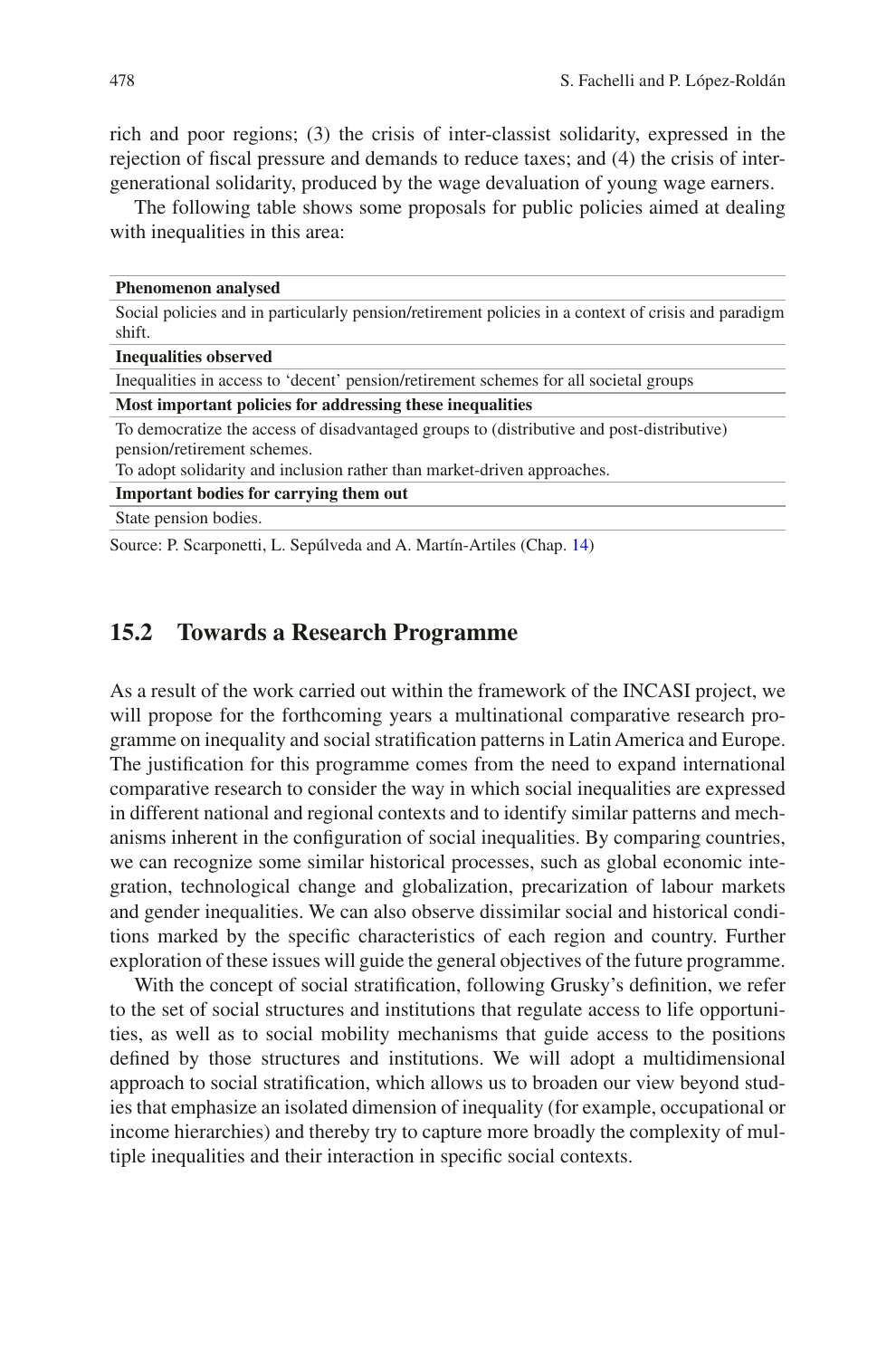The development of a multinational and multi-thematic comparative research programme requires a general analytical framework broad enough to include the diversity of research themes and perspectives of the researchers participating in the project. This general analytical framework will be used to establish a set of basic principles that will guide the research work in each area, to which specific principles that are relevant in each research topic will be added. To this end, our starting point is the AMOSIT model, which served as a general analytical framework for locating the different lines of research of the INCASI network and constructing the first integrated conceptual scheme for the analysis of social inequalities. As we explained in Chap. [1](https://doi.org/10.1007/978-3-030-48442-2_1), from the substantive point of view this model considers three central areas of social life in which we can study social inequalities in an interrelated way: the educational system, productive work and reproductive work. From the methodological point of view, we define three central aspects in our analysis model: the articulation of macrosocial and microsocial elements with mixed method analysis designs, the importance of the dynamic dimension of social phenomena over time and the comparative perspective between countries.

Taking into account this precedent, in the new research programme our general thesis is that to understand the similarities and differences in social stratification patterns between regions and countries, it is necessary to understand the interface between structural factors (such as the productive structure, the labour market, the gender model, the territory, demographic dynamics and technological change) and national institutional configurations (such as social models, educational systems, labour market regulation, social security systems and social policies). Regardless of the specificity of the issues that make up each of these areas, the analysis of gender and ethnic inequalities should be adopted as a cross-cutting analytical perspective. We must also study the interaction of the issues in terms of intersectionality, assuming that economic and social inequalities depend not only on the position that individuals occupy in the productive structure (their class position) but also on other factors or categories, such as gender and ethnicity, and jointly determine differentiated access to opportunities and resources. Thus, the research programme plans to perform specific analyses of the configuration of inequalities in several specific dimensions, such as educational and trajectory transitions, intra- and intergenerational social mobility, income distribution, use of time, migratory processes, agencies and strategies.

The research programme will demand the development of specific methodological strategies for each of the dimensions that arise from the specification of mixed analysis designs through the articulation of quantitative and qualitative methodological perspectives. Depending on the research questions and hypotheses in each dimension, the specific analysis design should detail the geographical scope of the study in terms of the countries included, the secondary sources of information already available that are useful for the investigation in question, the possible need to obtain primary information (and the characteristics of this information), and the data analysis techniques.

Further work on the comparative analysis between Europe and Latin America must also serve to generate more accurate diagnoses and more appropriate